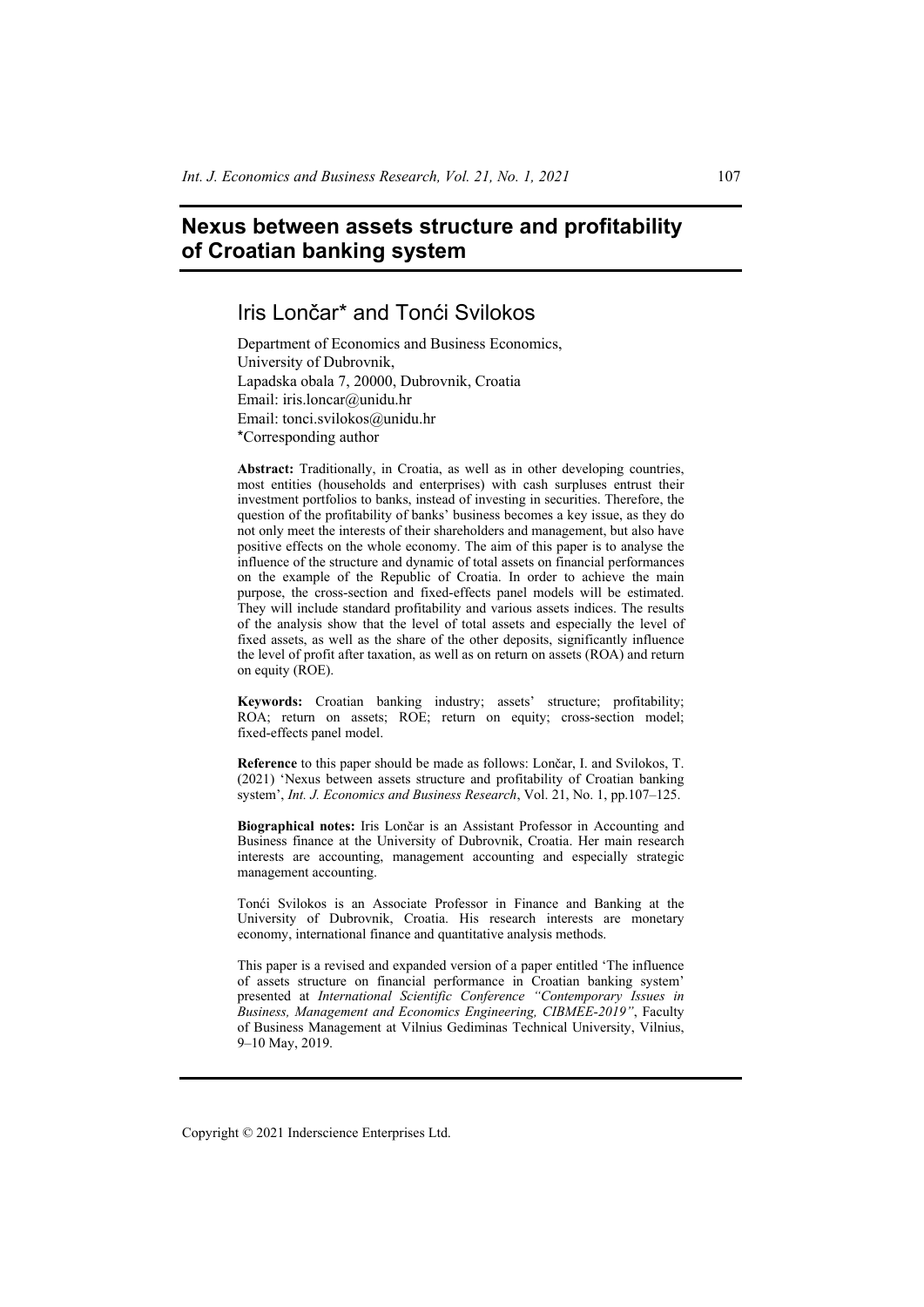# **1 Introduction**

The financial sector makes an extremely important contribution to the economy and many researchers attempted to measure all the potential gains that could be achieved from improving the efficiency of the financial sector. These authors (Bakar and Sulong, 2018; Diallo, 2018; Belke et al., 2016; Saqib, 2013; Masoud and Hardaker, 2012) support the supply leading theories that consider the development of the financial sector as the precondition for economic growth. Saqib (2013, p.13) offered a broad analysis of the effect of development and efficiency of financial sector on economic growth for a large cross section of countries (50 developing countries) and proved strong and robust support to the view that financial sector development is crucial for economic growth. On the other hand, there is another group of authors (Calderón and Liu, 2003; Patrick, 1966) who support the demand following theories. According to those theories, financial development is caused by economic growth. Apart from this, often mentioned issues in the economic literature include the following: does financial development induce or does it follow economic growth, and a strong consensus about the first assumption has appeared in the last decade (Bonin and Wachtel, 2003). Therefore, this paper is also based on that assumption. King and Levine (1993) have proven that strong domestic financial intermediation promotes the economic growth of the country. Besides the financial sector's role in providing payment services, they have indicated that it helps mobilise savings and it also helps direct funds. It increases the overall productivity, manages risks, ensures reduction of costs connected with performing activities and provides all the necessary financial services to individuals, enterprises and the government. However, every financial system requires trust and confidence from all the participants and subjects in order for it to sustain its operations. Otherwise, no one who possesses money surpluses would entrust financial assets to financial intermediates, and subsequently the system would not be able to distribute the collected funds towards the investment projects, which would further lead to the collapse of the entire economy.

Therefore, it is indisputable that there is a strong connection between financial systems and countries' economic development. Numerous researchers (Giovannini et al., 2013; Barajas et al., 2012; Rioja and Valev, 2007) have proven that a different intensity of impact has been noticed considering the economy-specific factors, and accordingly, most of them differentiate the impact in emerging/developing countries from the impact that occurs in advanced/developed countries. Giovannini et al. (2013, p.116) pointed out that

"during the initial stage of economic development, the financial sector would stimulate economic growth, mainly by favouring capital formation and higher savings (supply-leading hypothesis). As economic development proceeds, however, the financial sector would have to feed the innovation of the real sector, through the development of new financial services (demand-leading hypothesis)".

Since the research was carried out on the example of the Croatian economy, the specifics of developing countries were primarily taken into account. Their main feature is undeveloped stock and bond markets which cannot be expected to represent a significant source of funds for corporations' and economies' development. Therefore, in these countries, as well as in Croatia, banks have entirely taken over the process of intermediation and they play a growth-supporting role. The described environment is known as a bank-based financial system. Croatia, as a typical bank-centric country, has a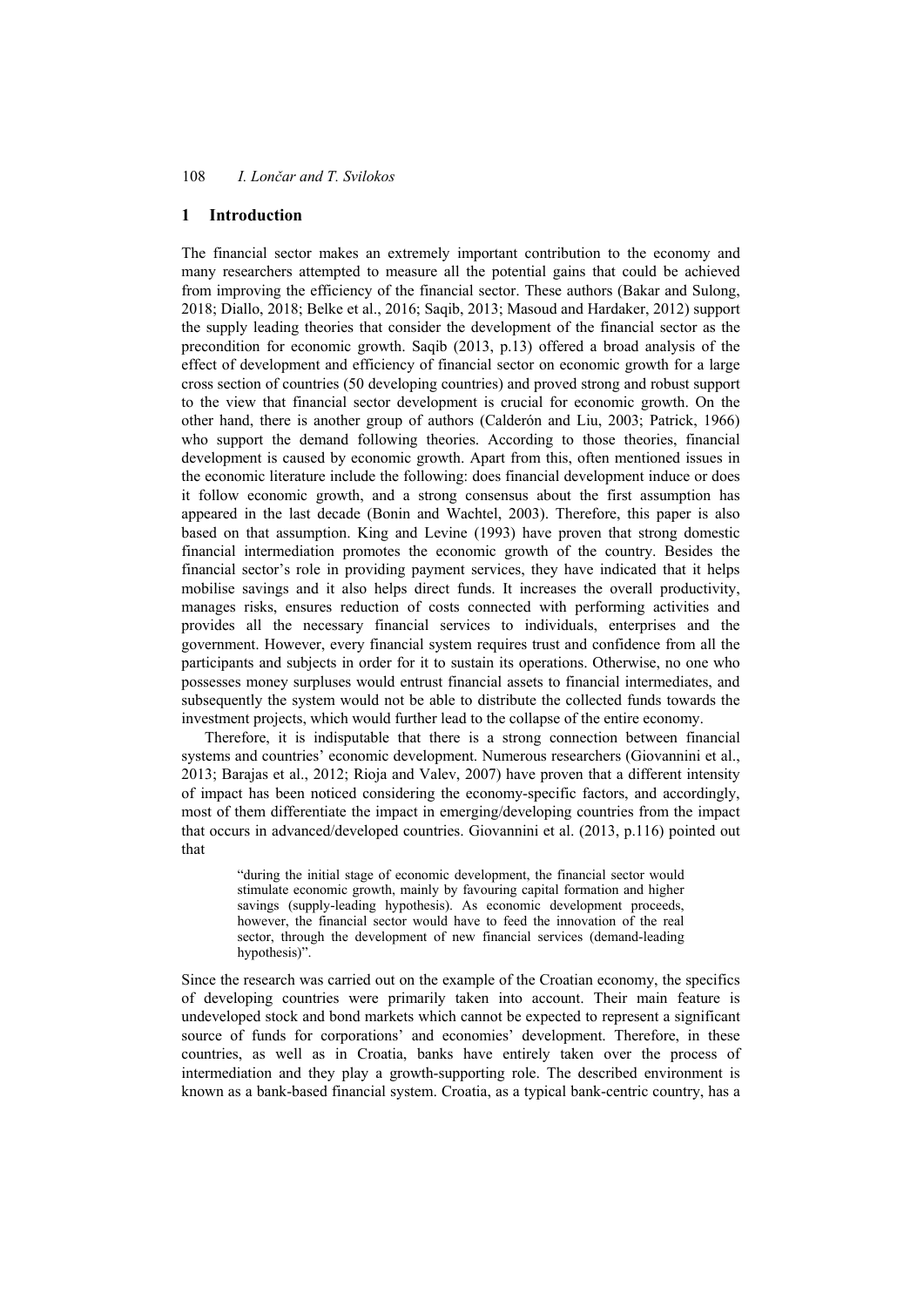well-developed banking system with 21 banks operating on the market as of the end of 2018 (CNB – Banks bulletin, 2019).

The primary purpose of this paper is to initiate a discussion regarding the influencing factors that affect the profitability of the Croatian banking sector – one of the Croatian economy's strongest sectors. As relatively little is known about how different assets' structures affect profitability, we decided to limit our research solely on that factor. Besides the main aim: to analyse the influence of the structure and dynamic of total assets on financial performances on the example of the Republic of Croatia, related objectives of our paper are: to present the structure of Croatian financial and banking sector, to emphasise the problem of the concentration of Croatian banking industry, to explain the indicators of profitability and to discuss specifics of the structure of banks' assets in Croatia. However, the main goal that has driven this research was to contribute and to deepen research related to identifying the relevant factors for the profitability of the banking sector.

Our paper is organised so as to achieve set goal and objectives. Therefore, a brief introduction is given at the very beginning. The introductory paragraph is followed with the theoretical definitions and presentation of the relevant literature and results of existing empirical researches. The next section provides an insight into the main structural features of the Croatian financial and banking sector. After that, data sources and research design are presented. Finally, by using the data, we examine the relation between assets structure and profitability of the Croatian banking system. That results in models and a discussion which makes a unique contribution to the topic of this paper.

#### **2 Literature review**

As it is mentioned in the introduction, the banks are very important for the financial system and for the entire economy as well. That is why numerous researchers have put in a lot of effort into determining the most crucial factors that influence the banks' performance and profitability. That is not an easy task because there is a wide range of controllable and uncontrollable factors that could be important for achieving acceptable financial results in the banking sector and, because of that, they have to be taken into consideration. In this part of the paper, the most important papers that investigate this topic worldwide are analysed, and it is followed by a presentation of the main results that could be found in the papers that investigated this topic in the case of the Croatian banking system.

The bank performances across eighteen European countries between 1986 and 1989 were examined by Molyneux and Thornton (1992). They have estimated a simple linear equation using a pooled sample and they have found the evidence that supports the expense preference expenditure theories, but have not found the evidence for the Edvards-Heggestad-Mingo risk avoidance hypothesis.

Financial development and structure could be important for bank performance as well. The starting point of Demirgüç-Kunt and Huizinga (2000) research is that countries differ whether they rely their finance on banks or on market. It is well known fact that most countries in Europe and in Japan are bank-based where banks have the main role in process of allocating the funds. On the other hand, the different solution can be found in the USA where banks are important but not so much as financial markets in a process of transferring funds from net savers to net borrowers. In that context, authors of the paper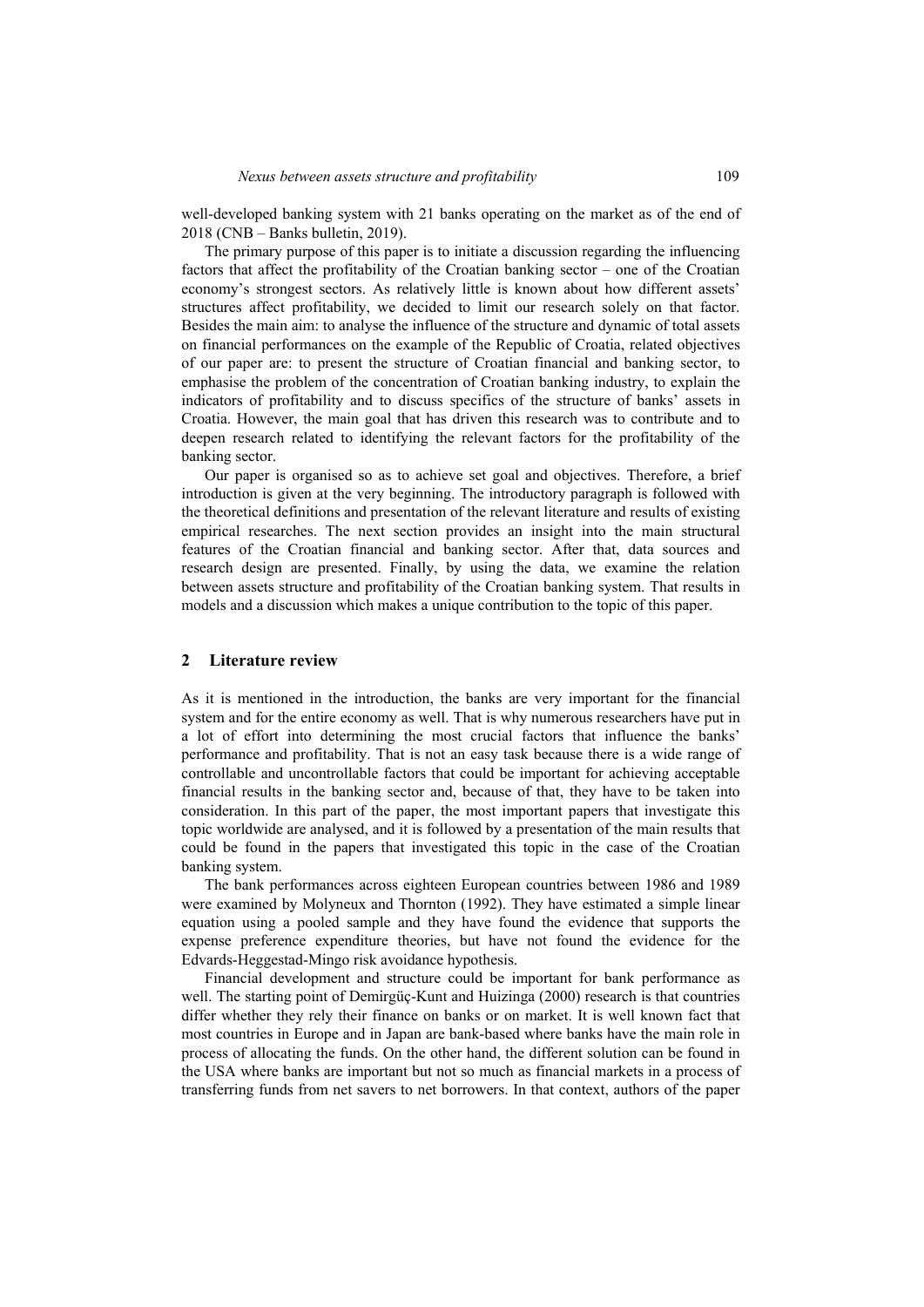argue that after controlling of the level of financial development, the adopted solution (market vs. banks) is not important for banks profits and performance. They found out that the greater bank development lowers bank profits because of tougher competition.

The profitability of banks in Europe has been studied by Goddard et al. (2004). They reported cross-sectional and dynamic panel estimations of a model that captures the impact of selected determinants of profitability, for the period 1992–1998. The main findings were that the size of the earned profit has significant persistence over time. The evidence of significant size-profitability relationship has been found in some cases but their opinion is that the results are not conclusive. Importance of off-balance sheet business has been proved to be positive for UK, but neutral or negative for other countries, while the relationship between capital-assets ratio and profitability has been found to be positive for all.

In their paper, Zhang and Dong (2011) tries to detect the determinants of banks' profit measured by ROE and ROA for the USA banking system. In order to separate the effect of bank size they classified banks into three categories. After the comparison of their results with other relevant literature they reported that these variables appeared important for bank profitability measured by ROA: capital ratio, loans and deposits with positive influence, regardless of the bank size.

Under the condition of crisis, bank stability and performance become even more important. Rossi et al. (2018) concentrated on question whether the determinants of bank profitability have changed under the effect of regulatory and competitive dynamics. Their results confirm that rigorous behaviours in granting credit to borrowers improve bank profitability. To sustain the adequate quality of banking sector it is crucial to make right decisions about the asset structure. Saksonova (2013) offers two management techniques that can assure achieving mentioned goals. Those are:

- diversifying profitable operations by financial innovation
- lowering relative funding costs (e.g., by increasing the proportion of equity, lowering dividends if possible, etc.).

An unexpected conclusion came from the research which was conducted by Petria et al. (2015) who have tried to assess the main determinants of banks' profitability in EU27 over the period 2004–2011. They have settled as a proxy for banks profitability the return on average assets (ROAA) and the return on average equity (ROAE) and have concluded that the size of the banks does not have an influence on ROAE and has a small and weak effect in the case of ROAA. Simultaneously, they have concluded that credit and liquidity risk, management efficiency, the diversification of business, the competition and economic growth have an influence on banks' profitability, both on ROAA and ROAE.

The profitability of banks in Spain was analysed by Trujillo-Ponce (2013). Based on system-GMM estimation techniques he found that the high bank profitability during the 1999–2009 period is associated with a high proportion of customer deposits, a large percentage of loans in total assets, low credit risk, and good efficiency. The bank return measured by ROA is also increased with higher capital ratios. His research also reveals the differences in the performance of commercial and savings banks.

Effect of structural liquidity on the profitability of Polish commercial banks was investigated by Wójcik-mazur (2017). She concluded that both liquid assets and loans have a positive effect on ROE and that only a higher ratio of very highly liquid assets identified with cash in the central banks is a factor that limits ROE. According to those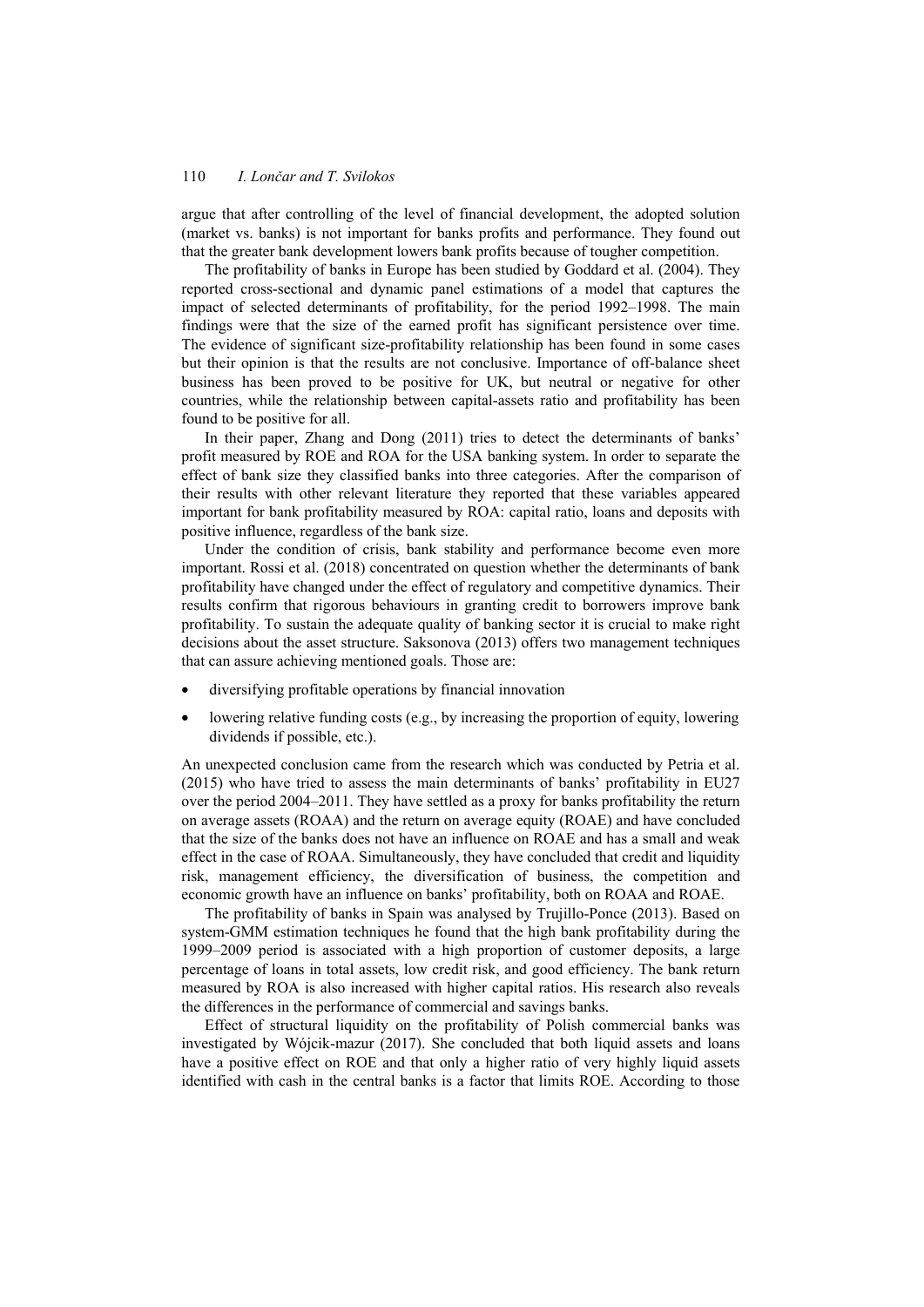results, having on mind the specific conditions in Polish banking system, the author concludes that increasing the level of liquid assets should not cause a substantial decline in the rate of return.

In Croatia, there are only a few researches that deal with this or similar topics. In this part we underline the results of Pejić Bach et al. (2009), Jermić and Vujčić (2002), Pervan et al. (2015) and Jurman (2009).

According to the results of Pejić Bach et al. (2009), it seems that Croatian banks' profitability mostly depends on particular characteristics of every particular bank, not so much on other environmental conditions. Their findings are grounded on pooled time average model. They also have found that capital to assets ratio has a negative influence on ROE, the ratio of net new loans and short-term financing has a negative influence on ROA and ratio of non-performing assets and total assets, as well as the market share has positive effects on ROA.

Jermić and Vujčić (2002) have analysed bank efficiency in Croatia between 1995 and 2000 by using the Data Envelopment Analysis (DEA). They concluded that foreignowned banks are, on average, the most efficient, that new banks are more efficient than old, that smaller banks are globally efficient, and that large banks are efficient when they allow for variable-returns-to-scale.

The newest relevant paper is one of Pervan et al. (2015) where they have defined and estimated a model that would enable the identification of the profitability determinants of Croatian banks. The analysis was conducted for the period 2002–2010 and the ROA indicator was used as a dependent variable in the model of banks' profitability. The model incorporated three groups of profitability determinants: bank-specific, industryspecific and macroeconomic. Authors have proved that statistically significant variables with a positive influence on Croatian bank profitability are: profitability from the previous year, bank size, solvency risk, intermediation, industry concentration, market growth and GDP growth.

Jurman (2009) argues that a strong linear positive relationship between bank credit potential and GDP growth could be found in Croatia for the period from 1994 to 2007. According to his research results, the author suggested that banks should change their crediting policy. Credits to the population, as the largest share in crediting, should be significantly slowed down, while financial monitoring of current operations and development of economic subjects should be significantly increased.

#### **3 Structure of Croatian financial and banking sector**

The phenomenon of decentralisation of intermediation activities, which is prevalent in highly developed countries, is determined by highly specialised companies that emerge as entities and that have a narrower scope than banks, but at the same time, they perform an extremely important function. That new model opens up significant opportunities for the development of economies of specialisation and it assigns a diminished role to the traditional banks (Cetorelli et al., 2012). Unlike the description of the so-called 'shadow banking' system, the Croatian economy is still familiar with the bank-centred model and traditional, general-purpose banks as central mediators between funding supply and demand. Importance of banks in the Croatian economy is recognised by numerous authors. Jakovčević (2001), for example, states that the banking system's development is directly correlated with the development of the entire economy, because the banks are the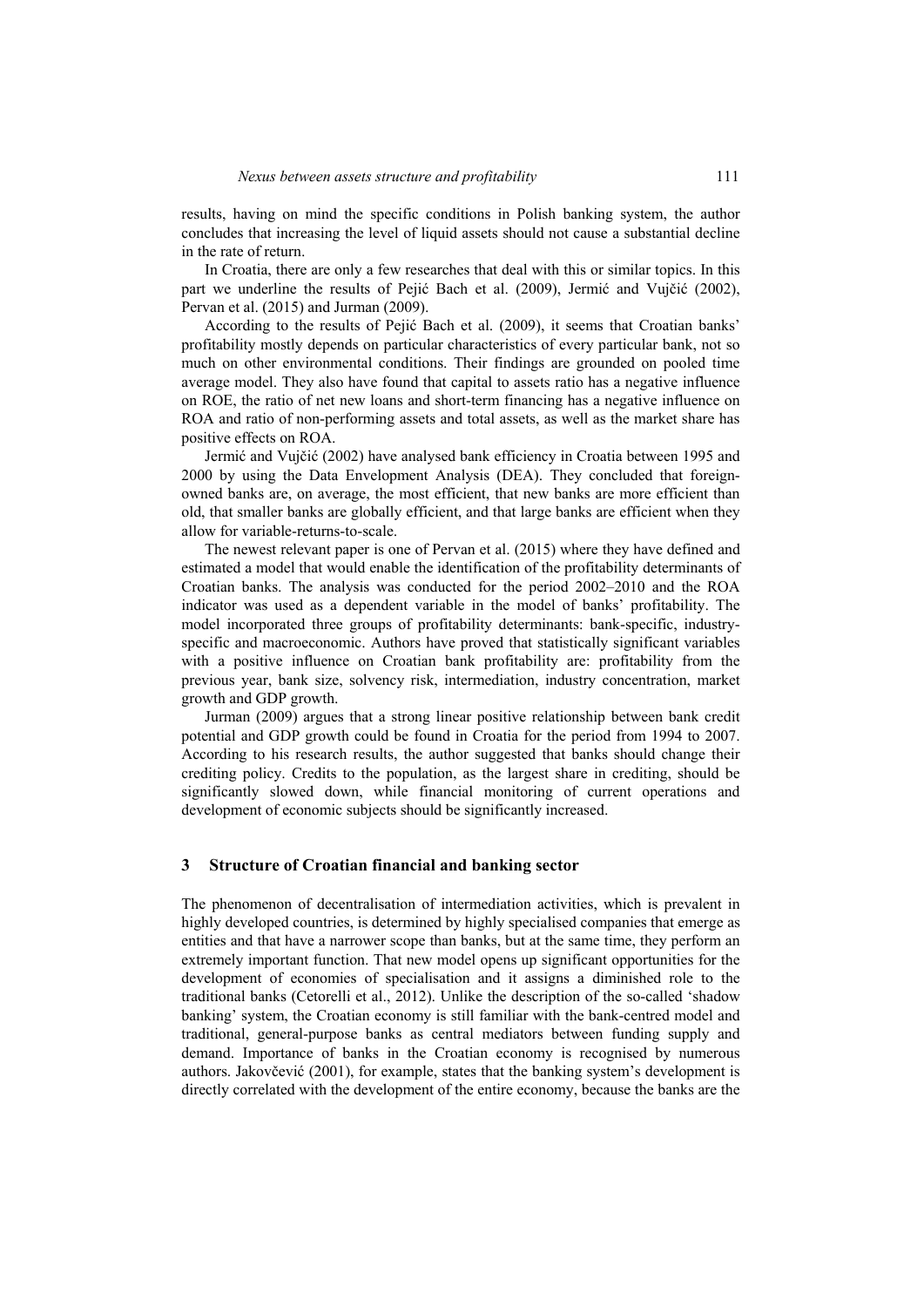main financial service providers of the real sector and they financially support production, consumption, and investments, which consequently leads to the improvement of the standard of living of the entire nation. Demirgüç-Kunt et al. (2011) examined the association between financial structure and economic development and they emphasised some key features. First, they proved that bank development is positively correlated with economic development and secondly, they conclude that financial development involves bigger banks. Nonetheless, they also stressed that financial systems generally become more market-based during the process of economic development – in other words, as economies grow, securities markets tend to develop more rapidly than banks.



**Figure 1** Structure of the Croatian financial sector based on total assets

*Source*: CNB (2005) and Croatian Banking Association [CBA] (2018)

In order to achieve more closely insight into the structure of the Croatian banking sector, we have decided to analyse changes of main sector's indicators that have taken place over the period 2002–2017. The data were calculated on the basis of statistical data from the official – Croatian National Bank (CNB) publications and all indicators report annual values.

Figure 1 indicates that banks were playing the key role during the whole period, although their number tended to decrease continuously. It should be noted, accordingly to the CNB data, number of banks has been halved (the total number of banks operating in the country at the end of 2002 was 46, and it has been reduced to just 24 banks by the end of 2017), but they still control the overwhelming majority of the financial sectors' total assets. It is also interesting to note that, despite the reduction in the number of banks, their assets increased till 2011 and entered into a period of stagnation from 2011 to 2017 (Figure 2).

The figure shows not only the changes in the value of assets of the entire banking sector but also the changes in assets' value of the five leading banks in Croatia.

According to the relative share of the individual banks' assets in total assets value of all banks, CNB classifies banks on large, medium-sized and small banks. The group of large banks consists of all the banks with total assets value over 5% of the total assets of all banks, medium-sized banks include banks with assets over 1% and less than 5% of the overall banks' assets, and small banks are the banks with assets below 1% of the total assets.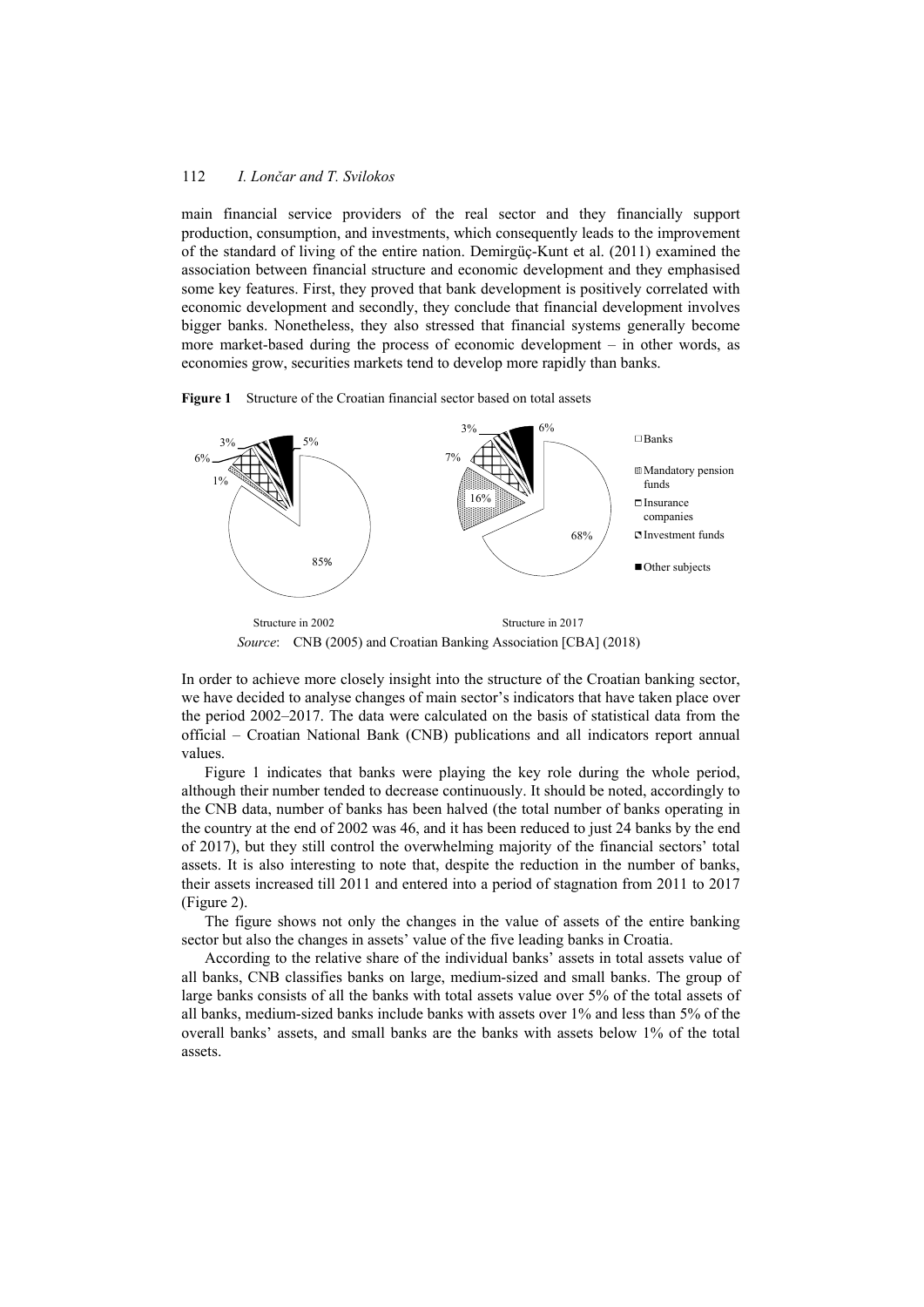

**Figure 2** Changes in the value of assets held by Croatian banks

Classification of Croatian banks according to their size of assets at the end of 2002 and at the end of 2017 is shown in Table 1. The data for the whole analysed period illustrates the significant decrease in the number of banks since the beginning of the Croatian monetary independence, i.e., during the last two decades. Theoretically, with regard to decreasing trend, an increase in concentration can be expected and that is exactly what has been confirmed in Croatian practice. According to the published data for 2017, top six Croatian banks hold roughly 80% of market share by assets, and foreign ownership in the banks is prevailing, with 90% of assets under their control (European Banking Federation [EBF], 2018). Consequently, it can be concluded that small and domestic banks are relatively irrelevant from the aspect of their share in assets of all banks.

|                      | <i>2000</i>     |                           |                 | 2017                      |  |
|----------------------|-----------------|---------------------------|-----------------|---------------------------|--|
| <i>Type of banks</i> | Number of banks | The share of banks<br>(%) | Number of banks | The share of banks<br>(%) |  |
| Large banks          | Q               | 19.6                      | 8               | 33.3                      |  |
| Medium-sized banks   | 12              | 26.1                      |                 | 4.2                       |  |
| Small banks          | 25              | 54.3                      | 15              | 62.5                      |  |
| Total                | 46              | 100.0                     | $24*$           | 100.0                     |  |

**Table 1** Structure of Croatian banks according to their size of assets and share in all banks' assets

\*In the total number of banks (25), 24 banks were performing their activities at 31st of December 2017 and 1 bank was bankrupt.

*Source*: CNB (2003, 2018)

Obviously, it can be concluded that the downward trend in the number of banks has been followed with an upward trend in the value of their total assets.

In order to examine the consolidation process within Croatian banking system the Herfindahl-Hirschman index (HHI) is calculated. Namely, that is commonly used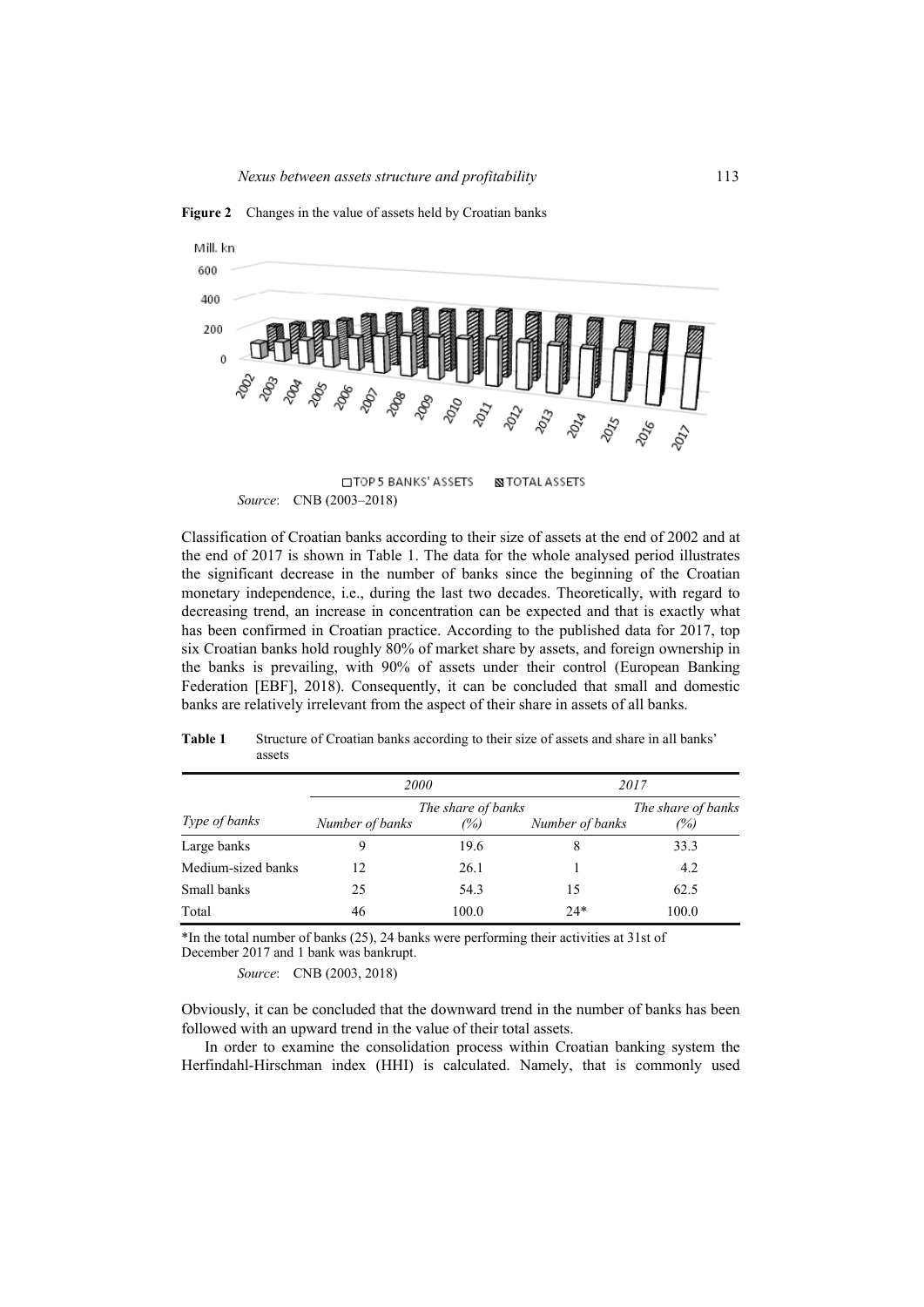representative indicator of the concentration of a market with a wide practical application. HHI is calculated as the square sum of market shares of all participants on the market:

$$
HHI = \sum_{i=1}^{n} s_i^2 \tag{1}
$$

where: *n* –the number of banks;  $s (i = 1 to n)$  – market shares.

If market shares are expressed in terms of percentages and if all of the percentages are taken for calculation, HHI can range between 0 and 10.000. In a perfectly competitive market, HHI approaches to zero, while in the case of a monopoly, HHI approaches to 10.000. An HHI ranging between 1.000 and 2.000 represents moderate concentration. A market with an HHI under 1.000 is considered competitive, i.e., non-concentrated. It is important to stress, if a company operates in a fairly competitive industry, it will be more difficult for it to achieve above-average profit margins.

Value of HHI for the Croatian banking sector in the observed period (Figure 3) is between 1.237 and 1.482. It can be concluded that the Croatian banking sector is characterised by an oligopolistic structure: it is polarised into a small number of large banks and a large number of small banks.





*Source*: Authors' calculation according to CNB data

Croatian experience showed that many mergers and acquisitions of banks took place during the observed period (2002–2017) and the trend of an increased concentration in banking in Croatia has become prevalent. Described trends have been accompanied by the high level of internationalisation of the banking system, which has been reflected in foreign ownership of the biggest banks. However, we have decided to limit the research of this paper only on the influence of the size and structure of banks' assets on the banking sector profitability. Therefore, the following Table 2 shows the structure of banks' assets in nominal terms and a share of every single position in total assets.

The greatest change in bank assets, in nominal terms, was the growth in money assets, deposits with the central bank and loans to financial institutions and other clients as well. An overview of the assets structure reflects that more than 50% of assets is engaged in loaning. The share of other items at the end of 2017 had relatively constant proportion compared with the end of 2002.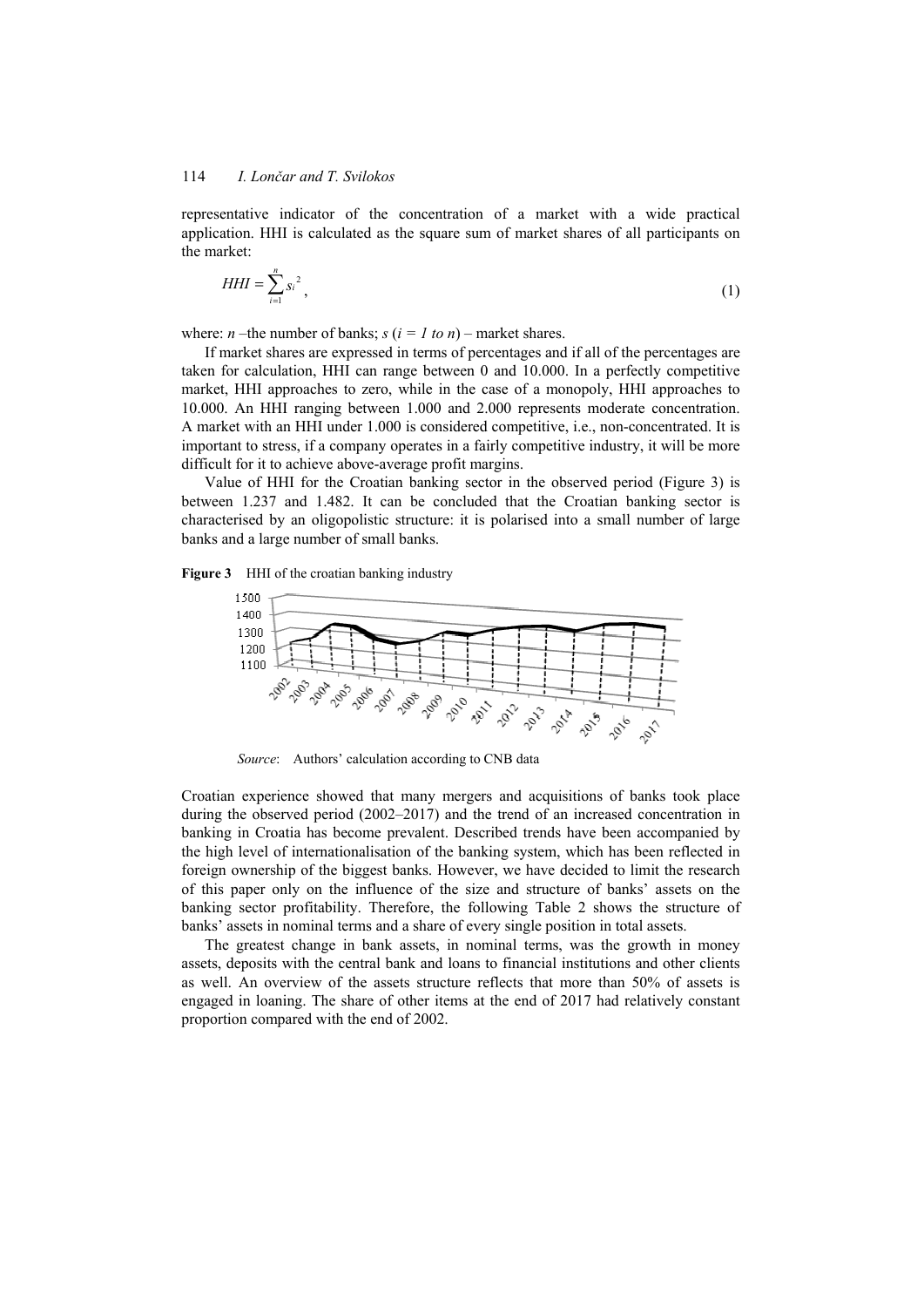|                                          | 2002         |         | 2017         |         |
|------------------------------------------|--------------|---------|--------------|---------|
| Banks' assets                            | in mill. HRK | in $\%$ | in mill. HRK | in $\%$ |
| Money assets                             | 2.236,90     | 1.26    | 8.440,20     | 2.16    |
| Deposits with CNB                        | 19.151,00    | 10.81   | 62.295,30    | 15.92   |
| Deposits with financial institutions     | 20.146,20    | 11.37   | 19.250.20    | 4.92    |
| Treasury bills and CNB bills             | 10.116,70    | 5.71    | 8.607.10     | 2.20    |
| Portfolio of securities                  | 21.093,60    | 11.91   | 45.448.40    | 11.61   |
| Loans                                    | 92.292,90    | 52.09   | 226.674,10   | 57.92   |
| Net tangible and non-tangible assets     | 3.755,40     | 2.12    | 4.214,90     | 1.08    |
| Other assets (reserves, interests, fees) | 8.385,30     | 4.73    | 16.406,20    | 4.19    |
| Total assets                             | 177.178,00   | 100.00  | 391.336.40   | 100.00  |

**Table 2** Structural changes in banks' assets

*Source*: CNB (2003, 2018)

An interesting fact is that banks operated with approximately 40% lower profits in 2017 in comparison to previous year. But, despite the unfavourable profitability trends of Croatian banks in last years, the banking system is still one of the most important sectors in Croatian economy and banks are definitely leaders in creating new value. They produced over one billion Euros of newly created value in 2017 (in this analysis new value is the value that is calculated as a simple sum of gross wages and gross profit). According to the research carried out by Lider and Bisnode (2018) there are 14 banks among the first 500 companies and as many as 3 banks among the top 10. In terms of value added across sectors, the largest share is held by banks – 10% and they also remain on top in terms of the profits (their share within the top 500 is 13.6%).

Because of banks' roll in financial sector, their contribution to stability, growth and performances of the whole economy, as well as because of all other possible benefits (for example: financial inclusion of the country, mitigating of risks, encouraging competition…), the problem of reconditioning the influencing factors that affect profitability becomes very important. In this paper, we have chosen to investigate how the structure of assets could reflect on banks' performance. Indirectly, we expect to find out the possible consequences of the concentration of the banking sector to the overall economy.

#### **4 Methodology, theoretical framework and data**

The starting assumption of the following empirical research is that the structure of the asset and its' liquidity affect the financial performance of the bank. The earning capacities of the bank and its' liquidity position are determined by the quality of assets that bank possesses. In order to check the stated assumptions, we decided to set up two types of models. For capturing the latest short-run effects we use four cross-section models that include data for all of the 24 banks that comprise Croatian banking system at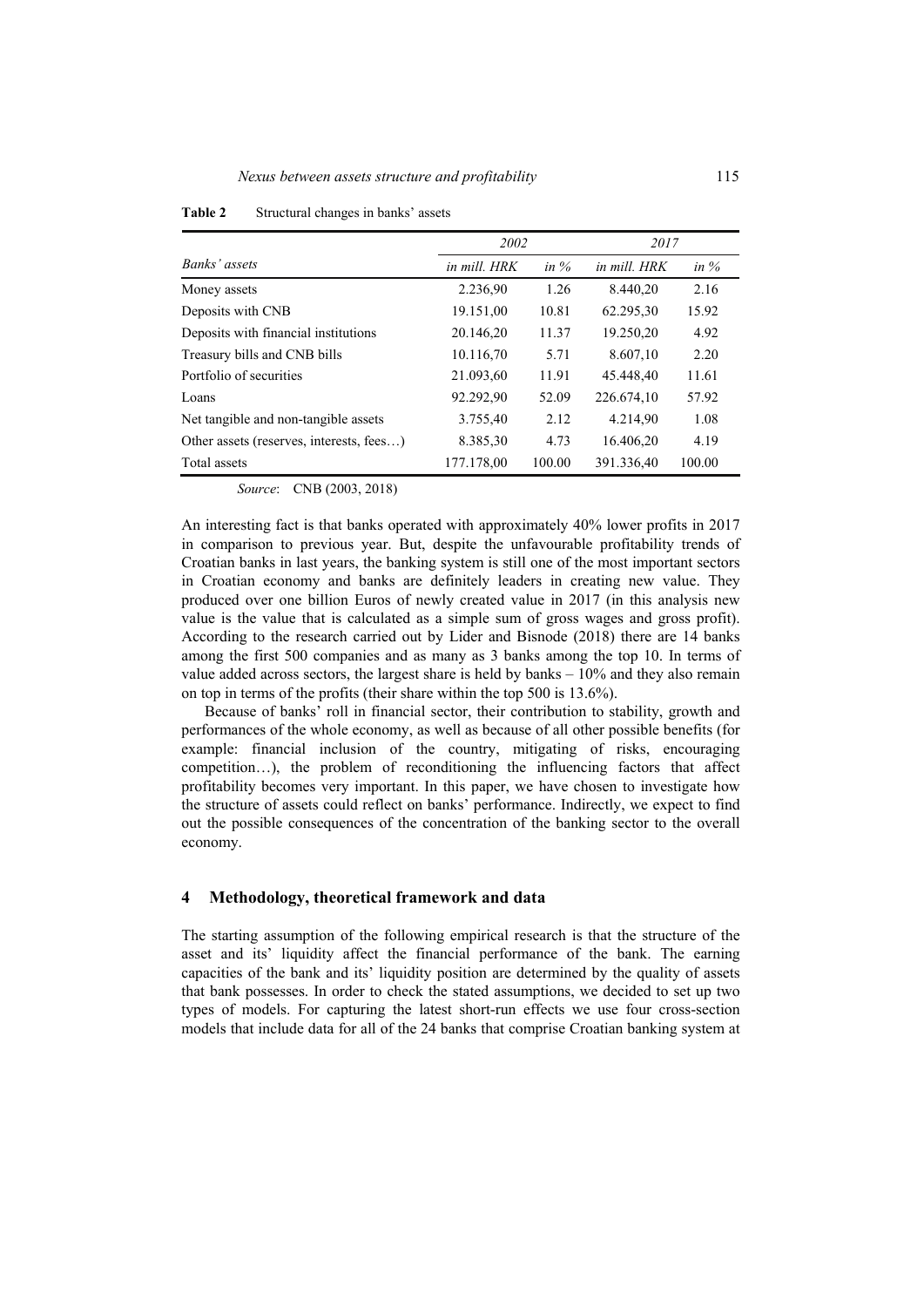the end of 2017. The long-run dynamic is explored by panel models based on the balance sheet of the five largest banks that have been operating during the period from 2002 till 2017. These banks make around 73% of whole banking system assets. The data for the models are obtained from CNB bank bulletins for various years. The key components are systemised, mostly from their balance sheets, in order to examine assets' structure and to calculate indicators of profitability and liquidity.

According to available literature (Demirgüç-Kunt and Huizinga, 2000; Pavković, 2004; Albertazzi and Gambacorta, 2009; Gul et al., 2011), the commonly used indicators of profitability are: return on assets (ROA) and return on equity (ROE). ROA is ratio which is calculated by dividing the net income of the bank in a given time period with a total value of its assets, and ROE is the ratio of net income and total shareholders' equity. The differences between these indicators appear because the different financial leverage is used. In the situation where a bank uses a lot of equity capital in comparison to the total liability, it will be faced with a relatively large ROA and relatively small ROE at the same time, and the same can be validated for the reverse case. Usually, in a bank balance sheet, we can notice that the leverage is heavily used.

According to the previously explained banks' classification based on their size, it can be concluded that there are eight large banks in Croatia, and only two of them account for 45.5% of the market, while all large banks make 90.5% of the banking market. Weighted average ROA for large banks is 0.9975% and for small banks, it is –0.175%. Weighted average ROA for the whole banking system is 0.8555%. Only one large bank reported a loss in 2017, while seven out of 15 small banks have a negative result. The weighted average ROE for the large banks is 15.52%.

In general, the Croatian banking system is highly capitalised. In average, large banks have 8.39% of the equity in regards to their total liabilities. For small banks, that share is even higher and amounts to 11.08%.

In following models, ROA and ROE were used as the dependent variables and, by using the set of independent variables that have been calculated from the data presented in banks' balance sheets, we try to explain their values. In line with the previous researches we use the following variables:

- M: market share of the bank measured by the share of banks' assets in total banking assets
- L A: the ratio of the loan and bank assets
- E P: the ratio of equity and total liabilities
- DEP A: the ratio of other deposits and total assets
- C\_A: the ratio of cash and total assets
- T A: the ratio of tangible (non-performing) assets and total assets
- GUAR A: the ratio of given guarantees and total assets.

Unlike Cernohorska et al. (2019), who have chosen to analyse the impact of macro variables on bank profitability: inflation rate, central bank interest rate, taxation rate and GDP per capital, the research in this paper is focused on the bank-specific variables.

Descriptive statistics for the chosen variables are presented in Table 3.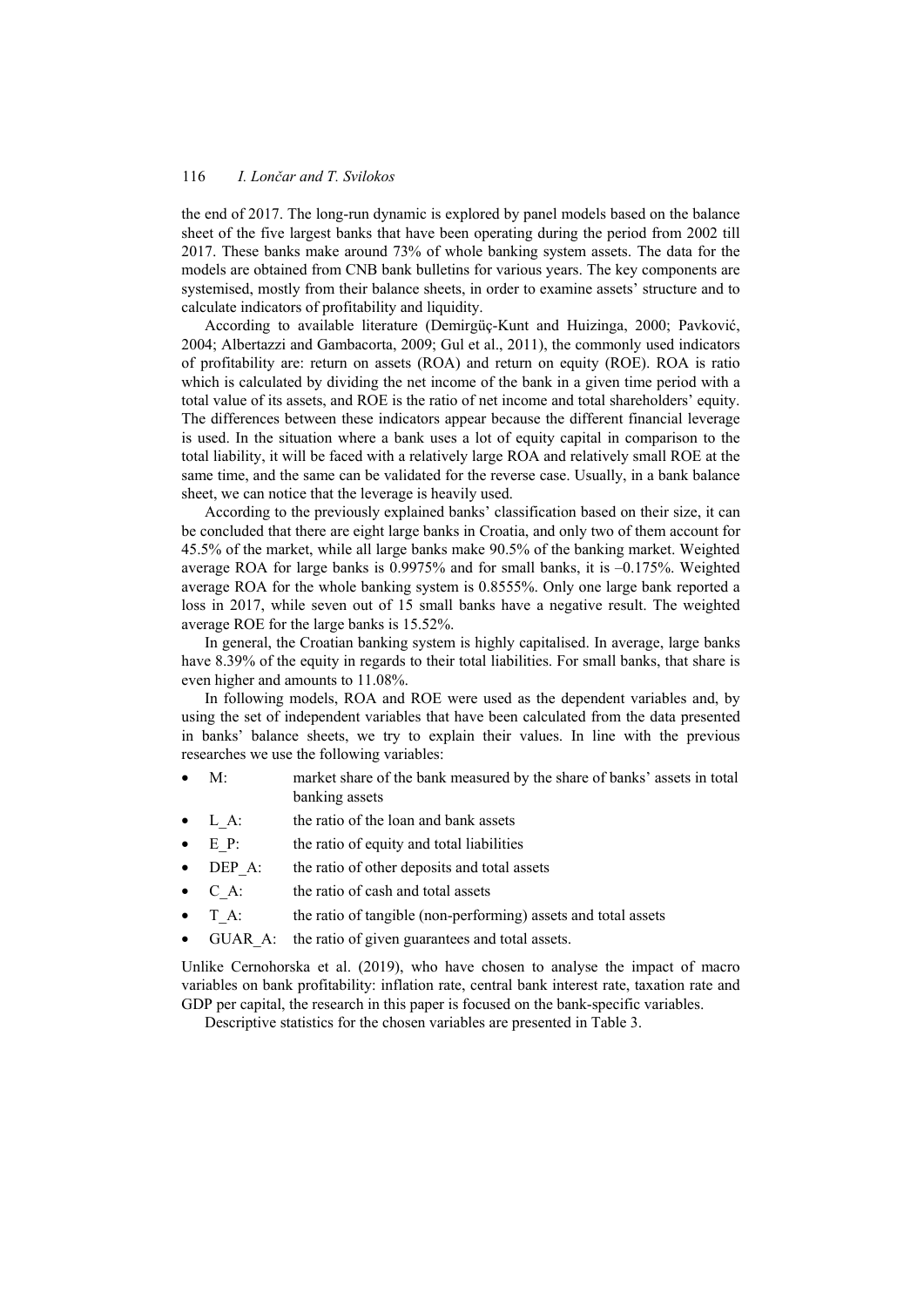|               | Mean        | Maximum  | Minimum     | Std. dev. |
|---------------|-------------|----------|-------------|-----------|
| М             | 0.041667    | 0.261127 | 0.001199    | 0.067759  |
| L A           | 0.511703    | 0.711915 | 0.152383    | 0.121944  |
| E P           | 0.119289    | 0.535257 | 0.028914    | 0.104364  |
| DEP A         | 0.05299     | 0.137676 | 0.01078     | 0.039279  |
| C A           | 0.019261    | 0.06537  | 0.005517    | 0.011718  |
| T A           | 0.01812     | 0.051463 | 0.00343     | 0.010996  |
| <b>GUAR A</b> | 0.029656    | 0.077876 | 0.000486    | 0.020111  |
| <b>ROA</b>    | $-0.001065$ | 0.019022 | $-0.022781$ | 0.011311  |
| <b>ROE</b>    | 0.00321     | 0.415131 | $-0.62002$  | 0.17898   |

**Table 3** Descriptive statistics for chosen variables

*Source*: Author's calculation

Our cross-section multiple regression models are:

$$
Y_i = \alpha_1 + \beta_1 M_i + \beta_2 L_i + \beta_3 E_i - P_i + \beta_4 DEP_i + u_i,
$$
\n(2)

$$
Y_i = \alpha_1 + \beta_1 M_i + \beta_2 L_i + \beta_3 E_i - P_i + \beta_4 D E P_i + A_i + \beta_5 C_i + A_i + u_i,
$$
\n(3)

$$
Y_i = \alpha_1 + \beta_1 M_i + \beta_2 L_i + \beta_3 E_i - P_i + \beta_4 DEP_i + \beta_5 T_i + \beta_6 T_i + u_i,
$$
\n(4)

$$
Y_i = \alpha_1 + \beta_1 L_{-} A_i + \beta_2 E_{-} P_i + \beta_3 EDP_{-} A_i + \beta_4 GUAR_{-} A_i + u_i,
$$
\n(5)

where *Yi* representing dependent variables ROA and ROE. For each model, we calculate two equations presented in the following section.

For panel models, we calculate the difference of the variables in order to see whether the change of assets components will be reflected on ROA and ROE. The two panel models that distinguish various kinds of assets are:

$$
ROA_{i,t} = a_1 + \beta_1 DEBT \_INS \_A_{i,t} + \beta_2 CBDEP \_A_{i,t} + \beta_3 DEP \_A_{i,t} + \beta_4 FA \_A_{i,t} + \beta_5 FIX \_A_{i,t} + \beta_6 C \_A_{i,t} + \beta_7 L \_A_{i,t} + u_i
$$
 (6)

$$
ROE_{i,t} = \alpha_1 + \beta_1 DEBT \_INS \_A_{i,t} + \beta_2 CBDEP \_A_{i,t} + \beta_3 DEP \_A_{i,t} + \beta_4 FA \_A_{i,t} + \beta_5 FIX \_A_{i,t} + \beta_6 C \_A_{i,t} + \beta_7 L \_A_{i,t} + u_i
$$
\n(7)

In equations (6) and (7) variables are:

DEBT INS A: the change of debt instruments share in total assets

CBDEP: the change of deposits in CNB share in total assets

- DEP A: the change of other deposits share in total assets,
- F\_A: the change of financial assets share in total assets,
- FIX\_A: the change of fixed assets share in total assets
- C\_A: the change of cash share in total assets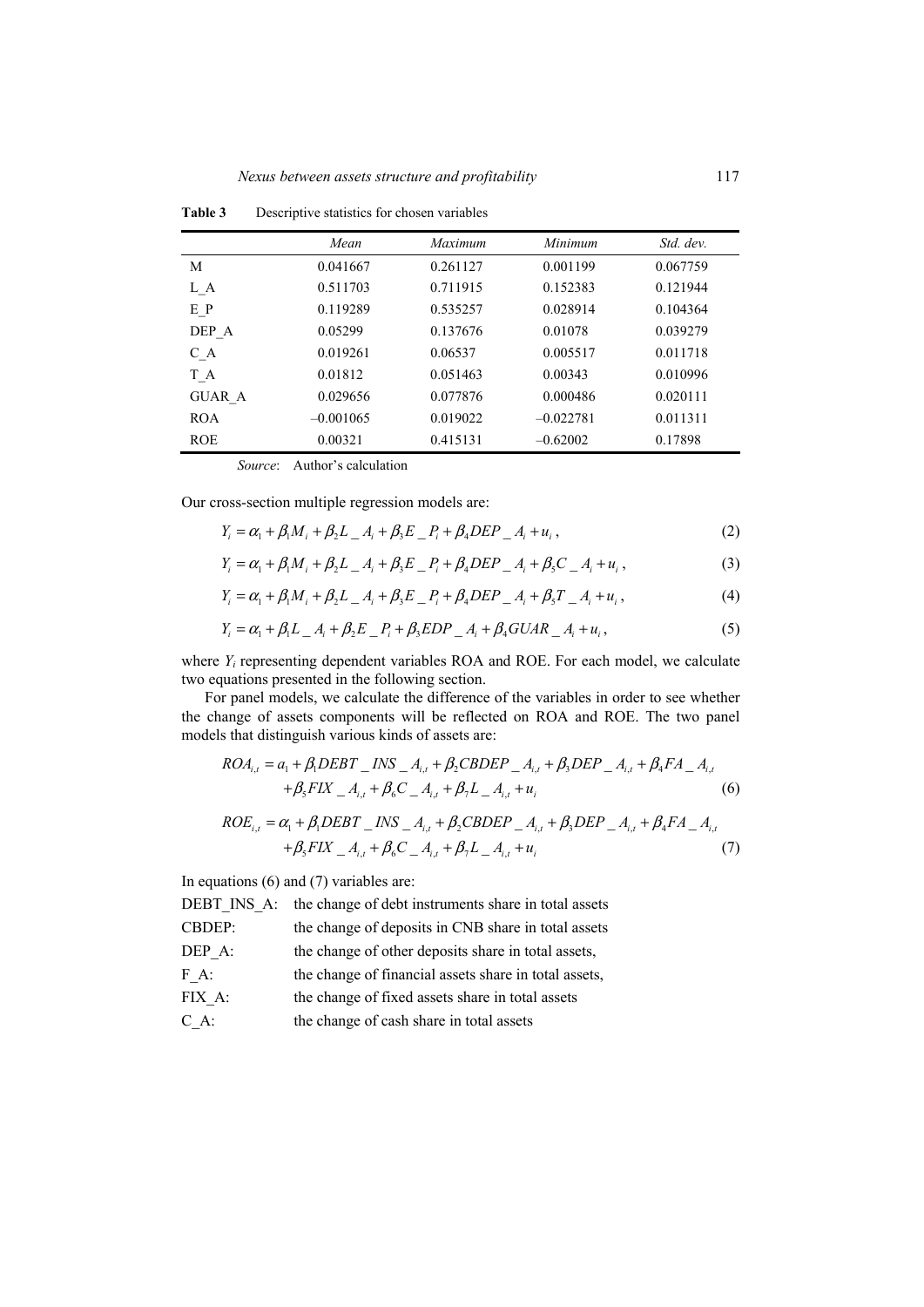#### 118 *I. Lončar and T. Svilokos*

- L A: the change of loans share in total assets
- *i*: denotes a cross-section dimension and that is a specific bank
- *t*: denotes the time-series dimension and in our case, that is a year.

Hsiao (2003) and Klevmarken (1989) list several benefits of using panel models. Here we mention some of them. Namely, within panel models the individual heterogeneity can be controlled. They usually have more variability, less collinearity among the variables, more degrees of freedom and more efficiency of the data. In addition, in panel models, the dynamics of adjustment can be better studied, and the effects that are simply not detectable in pure cross-section or pure time-series data can be better detected and measured.

The error component in panel models consists of a time-invariant unobservable individual-specific effect that is not included in the regression  $(\mu_i)$ , and the remainder of the disturbance that varies within the cross-section and time-series dimension  $\binom{i}{i}$ :

 $u_{i} = \mu_i + \varepsilon_{i}$  (8)

In our dataset, we use balance sheet of five relevant banks for a time span of 15 years. Because the cross-dimension is much smaller than the time dimension the random effect model is not appropriate. That is why we decided to employ fixed effect model (FE) which is usually recommended over the pure pooled time series analysis. The FE model relaxes the assumption that the regression function is constant over time and space and it allows each cross-sectional unit to have its own constant term while the slope estimates are constrained across units. The unit-specific intercept term absorbs all heterogeneity in *Y* and *X* (Baum, 2006).

### **5 Model results and discussion**

Our descriptive analysis shows that in 2017 the most variations can be found in ROE, ROA, and M variables. If we do not take into account the value of assets, the average ROA becomes even negative. The highest ROE is 41.5%, and highest ROA is 1.9%. The minimum market share that controls the smallest bank is 0.1199%, and the biggest bank controls 26.11% of the market, which we already discussed previously. In average, banks have 51.17% of loans, 5.3% of other deposits, 1.9% of cash, and 1.8% of tangible assets in total assets. A bank that uses the biggest financial leverage has 2.8% of equity in total liability. There is one bank that has even 53.5% of equity in total liability which is very uncommon in the banking business.

Our model results indicate that variables L\_A and DEP\_A are significant in all models. Quantity of bank loans in total assets positively influence on bank performance, while the ratio of other deposits and bank assets has a negative influence. Variables C\_A, T\_A, and GUAR\_A were not significant, and according to that, we can conclude that the quantity of cash, tangible assets and given guarantees in total assets are not important for achieving good banking performance.

In addition, a variable that represents bank market position was significant in model one, two and partially in model three (in the case when we use ROE as the dependent variable). A positive value of the coefficient of variable M is in line to the results of previous research (Simatele et al., 2018; Mirzaei et al., 2013; Pejić Bach et al., 2009).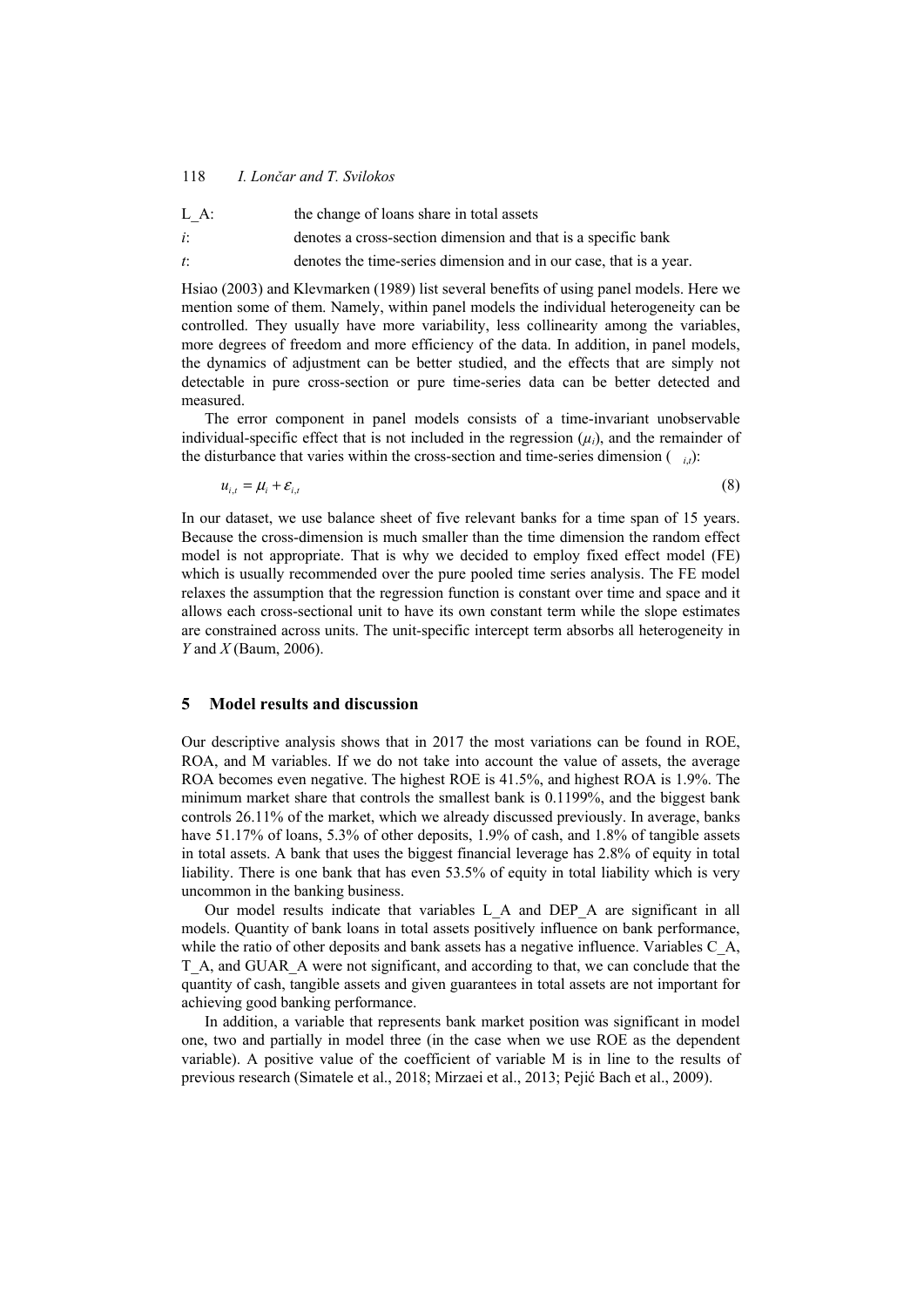|               | Model 1             |              | Model 2             |              |  |
|---------------|---------------------|--------------|---------------------|--------------|--|
|               | Dependent variables |              | Dependent variables |              |  |
|               | <b>ROA</b>          | <b>ROE</b>   | <i>ROA</i>          | <b>ROE</b>   |  |
| $\mathbf c$   | $-0.00824$          | $-0.1984$    | $-0.01046$          | $-0.24181*$  |  |
|               | $(-1.01422)$        | $(-1.35995)$ | $(-1.30717)$        | $(-1.72989)$ |  |
| М             | $0.05286**$         | 0.77952*     | $0.05158**$         | 0.79488*     |  |
|               | (2.08310)           | (1.71163)    | (2.09930)           | (1.91298)    |  |
| L A           | $0.03074**$         | 0.55259**    | $0.02773*$          | 0.47419*     |  |
|               | (2.08095)           | (2.08393)    | (1.92058)           | (1.95432)    |  |
| E P           | $-0.04781***$       | $-0.24005$   | $-0.0413**$         |              |  |
|               | $(-3.08254)$        | $(-0.75458)$ | $(-2.64228)$        |              |  |
| DEP_A         | $-0.09535**$        | $-1.67175**$ | $-0.1141**$         | $-2.0267**$  |  |
|               | $(-2.31322)$        | $(-2.25971)$ | $(-2.73188)$        | $(-2.7754)$  |  |
| C A           |                     |              | 0.209151            | 3.97991      |  |
|               |                     |              | (1.51223)           | (1.70884)    |  |
| T A           |                     |              |                     |              |  |
| <b>GUAR A</b> |                     |              |                     |              |  |
| ADJ $R^2$     | 0.580816            | 0.460640     | 0.607406            | 0.60222      |  |
| <b>AIC</b>    | $-6.812457$         | $-1.037405$  | $-6.848724$         | $-1.150844$  |  |
| <b>DW</b>     | 1.984980            | 2.06826      | 1.424248            | 1.94265      |  |
| F-stat.       | 8.967140            | 5.910775     | 8.116944            | 7.191387     |  |
|               | Model 3             |              | Model 4             |              |  |
|               | Dependent variables |              | Dependent variables |              |  |
|               | ROA                 | <b>ROE</b>   | <i>ROA</i>          | <b>ROE</b>   |  |
| $\mathbf c$   | $-0.00838$          | $-0.20982$   | $-0.011288$         | $-0.25466$   |  |
|               | $(-0.91837)$        | $(-1.36216)$ | $(-1.33025)$        | $(-1.71876)$ |  |
| М             |                     | 0.91095*     |                     |              |  |
|               |                     | (1.90843)    |                     |              |  |
| L A           | $0.04398***$        | $0.49316*$   | $0.036044**$        | $0.56375**$  |  |
|               | (3.046170)          | (1.87443)    | (2.31235)           | (2.11955)    |  |
| E P           | $-0.05838***$       |              | $-0.05274***$       |              |  |
|               | $(-3.63495)$        |              | $(-3.24871)$        |              |  |
| DEP_A         | $-0.09892**$        | $-1.64095**$ | $-0.09762**$        | $-1.7117**$  |  |
|               | $(-2.19722)$        | $(-2.15708)$ | $(-2.20275)$        | $(-2.20475)$ |  |
| C A           |                     |              |                     |              |  |

**Table 4** Cross-section models of multiple linear regression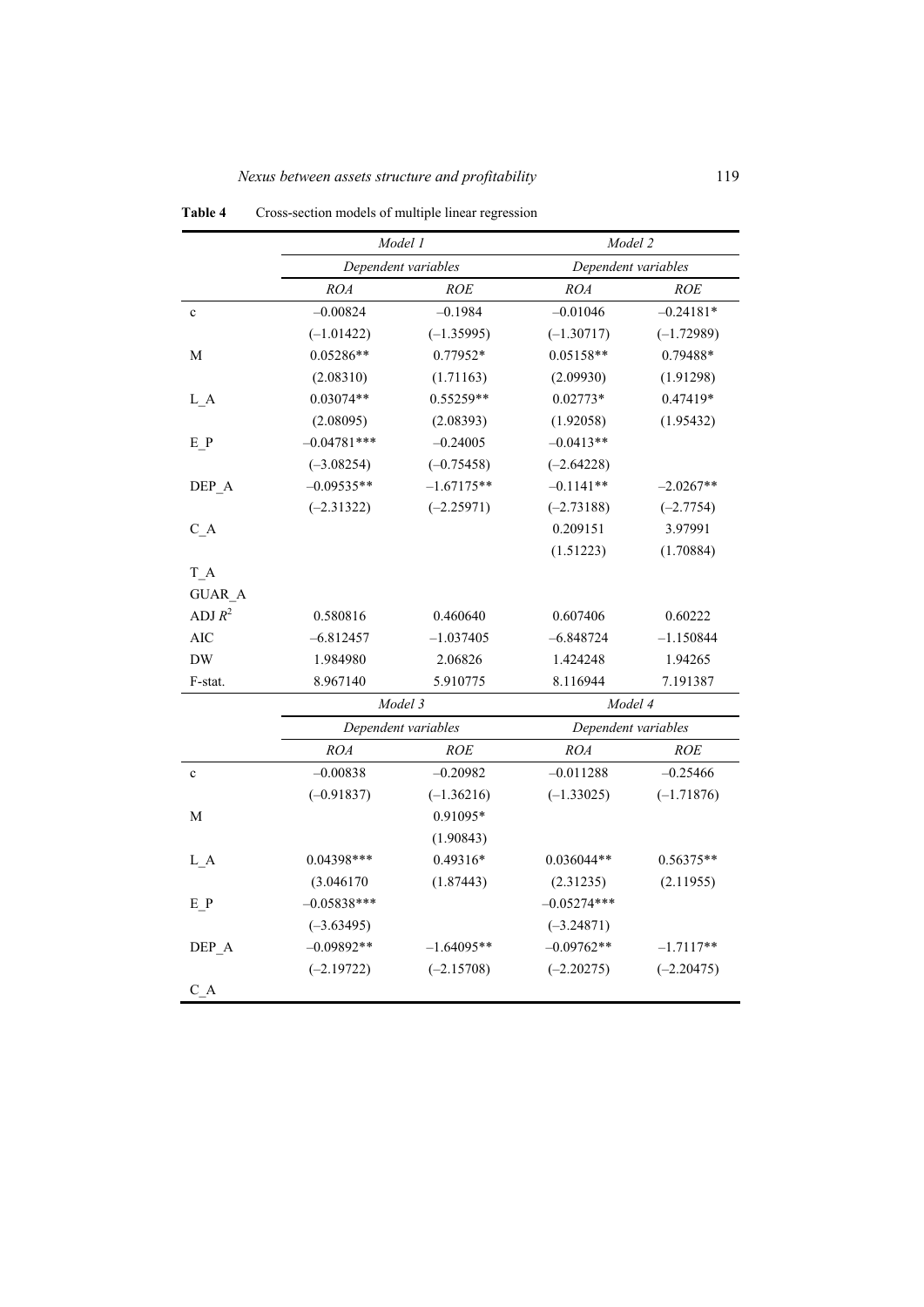#### 120 *I. Lončar and T. Svilokos*

|               | Model 1<br>Dependent variables |            | Model 2<br>Dependent variables |             |
|---------------|--------------------------------|------------|--------------------------------|-------------|
|               |                                |            |                                |             |
|               | ROA                            | <b>ROE</b> | ROA                            | <b>ROE</b>  |
| T A           | $-0.164756$                    | 0.53417    |                                |             |
|               | $(-1.07814)$                   | (0.19242)  |                                |             |
| <b>GUAR A</b> |                                |            | 0.109372                       | 2.02654     |
|               |                                |            | (1.228273)                     | (1.32897)   |
| ADI $R^2$     | 0.51476                        | 0.44556    | 0.522960                       | 0.415267    |
| AIC           | $-6.666136$                    | $-1.00982$ | $-6.683165$                    | $-0.988673$ |
| DW            | 1.899121                       | 2.02927    | 2.037493                       | 2.186528    |
| F-stat.       | 7.099976                       | 5.620759   | 7.303491                       | 6.444720    |

**Table 4** Cross-section models of multiple linear regression (continued)

\*denotes significance at the level of 10%; \*\*denotes significance at the level of 5%;

\*\*\*denotes significance at the level of 1%; *t* statistics are in parentheses.

*Source*: Authors' calculation

The coefficient of variable L\_A usually has a very high significance level, and always a positive sign in all our models. These results are in line with Demirguc (2000) and with Saksonova (2013). The variable that represents equity divided by total liability has a negative sign in all models. This means that, when a bank uses more equity for its financing, it can expect to achieve worse financial results measured by ROE and ROA. This finding is in line with Berger (1995) and Spathis (2002). It seems that if a bank increases other deposits, this will have a negative influence on its performance. Other deposits are in fact demand deposits where bank deposit its funds in other bank or other financial institution. Although these funds are acceptable as they are a key component of the M1 – money supply and they typically have no fees attached; interest rates related with these funds are generally lower. Consequently, these deposits are not the best bank investment choice and today they do not bring a satisfactory return for the bank. So, this negative sign could be expected. The similar result we can find in Ekpo and Mbobo (2016) and Saksonova (2013).

According to adjusted  $R^2$  and value of Akaike information criterion (AIC) the best cross-section model in Table 5 is:

$$
ROA_i = -0.01 + 0.0516M_i + 0.0277L_A - -0.0413E_B - -0.114DEP_i + 0.209C_A + u_i,
$$

(8)

This means the following:

- if the bank market share increases for 1% ROA will increase for 0.0516% points
- if a bank increases the share of loans in its assets for 1%, ROA will increase for 0.0277% points
- if a bank decreases the quantity of equity that it uses compared to total assets for 1%, ROA will increase for 0.0413% points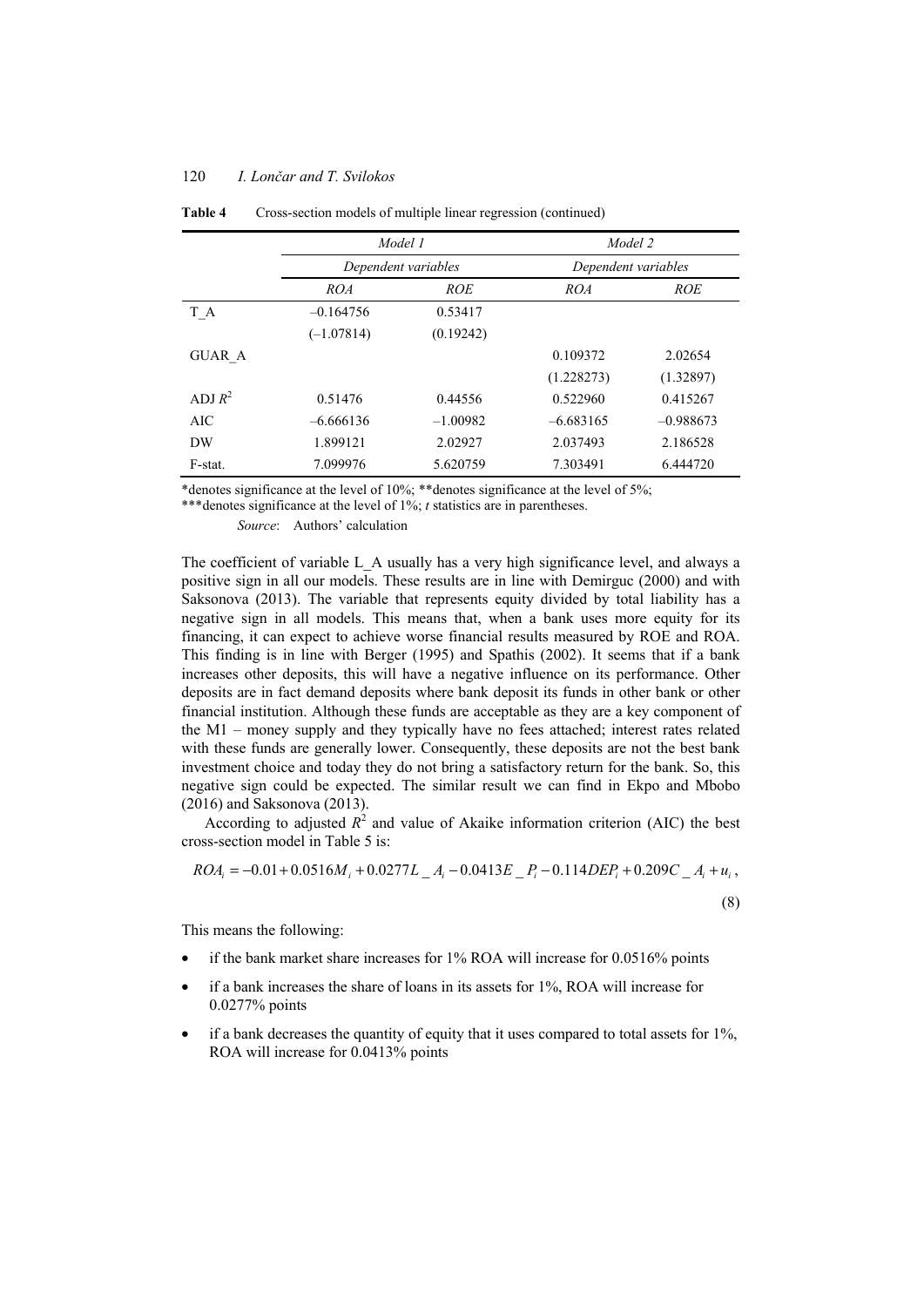- if a bank decreases the share of other deposits in total assets for 1%, ROA will increase for 0.114% points
- in this model Cash to assets is not significant.

With this model, we explain 60.74% of the ROA variability.

|               | Model 5        | Model 6       |
|---------------|----------------|---------------|
|               | ROA            | <b>ROE</b>    |
| DEBT INS A    | $-0.066164*$   | $-0.910662$   |
|               | $(-1.6752)$    | $(-1.4598)$   |
| CBDEP A       | $-0.005004$    | 0.817100*     |
|               | $(-0.1627)$    | (1.6826)      |
| DEP A         | $-0.014884*$   | $-0.26545*$   |
|               | $(-1.6623)$    | $(-1.0245)$   |
| $FA_A$        | $-0.004236$    | 0.225410      |
|               | $(-0.1555)$    | (0.5240)      |
| $FIX_A$       | $-0.729182***$ | $-10.15219**$ |
|               | $(-2.5068)$    | $(-2.2098)$   |
| $C_A$         | $-0.302471$    | $-3.283117$   |
|               | $(-1.1493)$    | $(-0.7899)$   |
| $L_A$         | $0.027051**$   | 0.323858      |
|               | (1.9697)       | (1.4930)      |
| $\mathcal{C}$ | $0.010145***$  | $0.104168***$ |
|               | (14.4710)      | (9.4071)      |
| ADJ $R^2$     | 0.170674       | 0.093755      |
| <b>AIC</b>    | $-7.388865$    | $-1.869542$   |
| <b>DW</b>     | 2.298551       | 1.977948      |
| F-statistic   | 2.522901       | 1.76556       |

**Table 5** Fixed effect panel models of multiple linear regression

\*denotes significance at the level of 10%; \*\*denotes significance at the level of 5%;

\*\*\*denotes significance at the level of 1%; *t* statistics are in parentheses.

*Source*: Authors' calculation

As mentioned previously, in order to check whether the effects of the bank asset sheet on banking performance are present in the long-run we also set up two fixed-effects panel models for period from 2002 to 2017 that include five largest banks.<sup>1</sup> Table 5 contains the results of two fixed-effects panel models.

According to the obtained results, we can conclude that change in DEBT\_INS\_A, DEP A, FIX A and L A is statistically important for ROA, and change in CBDEP A, DEP A and FIX A is statistically significant for ROE. Both FE panel models show that change in FA\_A, and C\_A is not important for the banks' performance measured by ROA and ROE in a long-run. In these models, we do not include M A variable that represents the market share of the bank. That is because in our panel models we include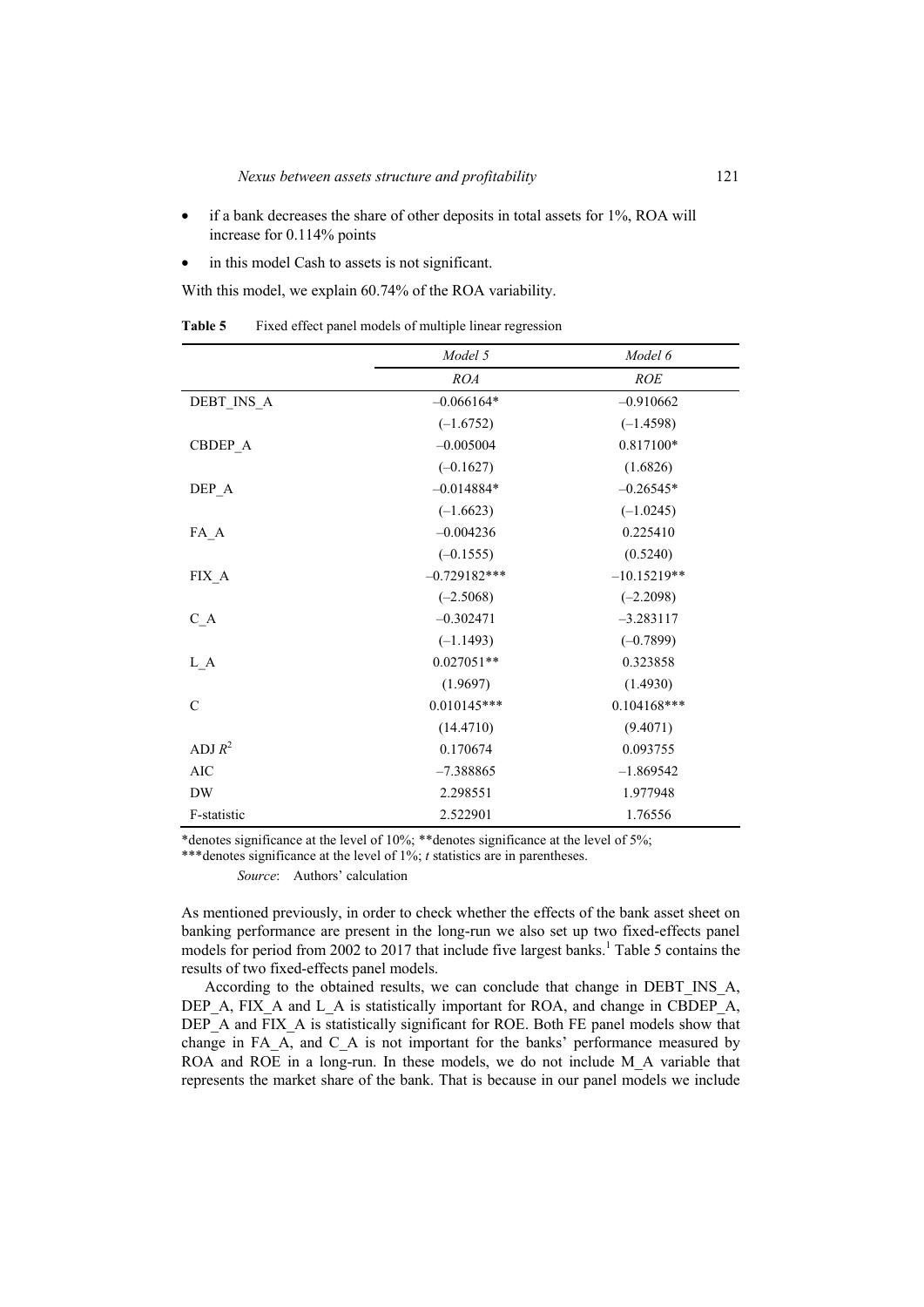only large banks which are the most important for Croatian financial system and for a whole Croatian economy as well.

Our conclusion is in line with Titko et al. (2016) who have explored the drivers of bank profitability in Latvia and Lithuania. They have found a statistically significant positive relationship between bank profitability expressed by ROE and bank size expressed by the volume of deposits.

The comparison of the results from Tables 4 and 5 shows us the robustness of the importance of other deposits in bank balance sheets for ROA and ROE in all six models. This relationship goes in the opposite direction, and it means that if a bank manages to decrease the share of other deposits in its assets it can expect better financial results to achieve. Because of the fact that banks did not report tangible and intangible assets separately in first decade of our analysed period, we could not retain T\_A variable in our panel models. Instead of it we used the value of total fixed assets (FIX\_A). According to obtained results it seems that incensement of FIX\_A in a long-run has negative effects on banks' performance. Our cross-section models indicate that (L\_A) has positive effects on banks' performance. In our panel models we confirmed that influence for ROA only. Both types of analysis showed C\_A as insignificant variable.

### **6 Conclusion**

Under the conditions of the Croatian bank-based financial system where banks control the largest part of the financial system, where banks take the highest positions on the list of top 500 companies, and where banks produce over one billion Euros of newly created value, it is of great importance to recognise the determinants of their profitability. This paper investigates the asset structure and the impact of its composition and dynamics on bank profitability employing cross-section regression models and fixed effects panel models.

The indicative results of this research could be of great help for the decision-makers in bank asset management and in the process of making other bank-related decisions, such as decisions about the increase in total assets, or similar. Namely, our models suggest that the bank's profitability will increase if the bank manages to increase its market share. This advocates further consolidations and mergers of banks and thus the further decrease in the number of banks in Croatia. Moreover, it is suggested that the bank should try to increase the share of bank loans in total assets, to reduce the share of other deposits in total assets, and to decrease the share of fixed assets in their balance sheet. Of course, these changes have to be made in the context of acceptable risks that also must be taken into account.

The advantage of this research is twofold. Firstly, in order to capture the short-run relationships, the four cross-section models were developed and they include all active banks in Croatia as of the end of 2017. Secondly, for long-run relationships we decided to setup two fixed effect panel models based on data of five banks that make up for more than 73% of overall bank assets.

According to our knowledge, research of this phenomenon is very rare and this is one of the first papers considering the impact of asset structure on bank performance for the Croatian banking sector. The limitation of this paper is that analysis is focused on the influence of only one determinant: the asset side of the bank balance sheet. For future research, it could be recommended to expand these models with other variables that will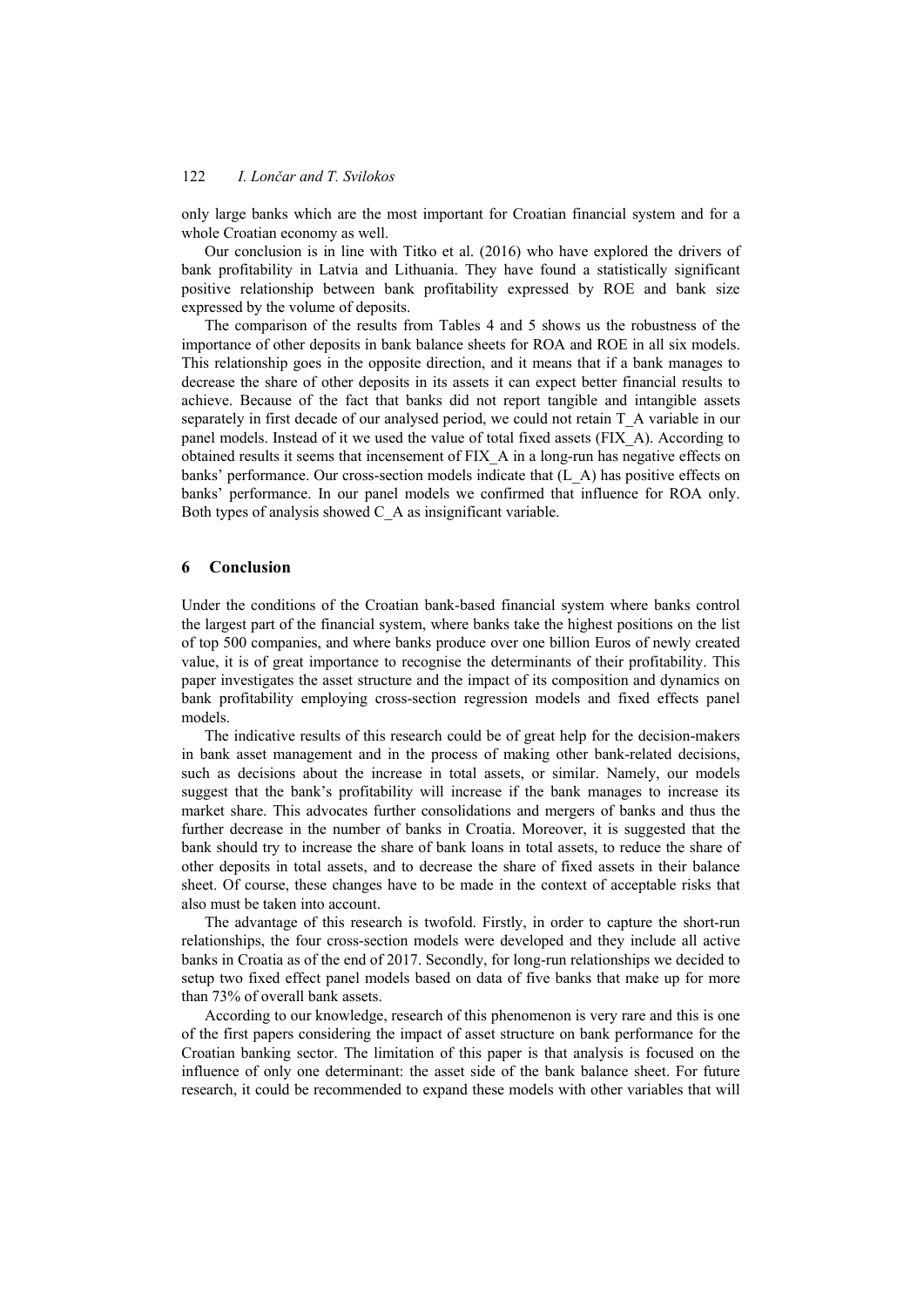describe the influence of capital and liability aspect of the balance sheet, as well as control variables that will describe the given state of macroeconomic conditions that banks are faced with in different time periods, such as GDP per capita, domestic product growth rate, inflation rate and similar.

## **References**

- Albertazzi, U. and Gambacorta, L. (2009) 'Bank profitability and the business cycle', *Journal of Financial Stability*, Vol. 5, No. 4, pp.393–409.
- Bakar, H.O. and Sulong, Z. (2018) 'The role of financial sector on economic growth: theoretical and empirical literature reviews analysis', *Journal of Global Economics*, Vol. 6, No. 4, pp.1–6.
- Barajas, A., Chami, R. and Yousefi, S.R. (2012) *The Finance and Growth Nexus Re-Examined: Do All Countries Benefit Equally?*, IMF Working Paper, Retrieved from: https://www.imf.org/ external/np/seminars/eng/2012/spr/pdf/AB\_pa.pdf
- Baum, C.F. (2006) *An Introduction to Modern Econometrics Using Stata*, Stata Press, College Station, TX.
- Belke, A., Haskamp, U. and Setzer, R. (2016) 'Regional bank efficiency and its effect on regionalgrowth in 'normal' 'bad' *times'*, *Economic Modelling*, Vol. 58, No. C., pp.413–426.
- Bonin, J. and Wachtel, P. (2003) 'Financial sector development in transition economies: lessons from the first decade', *Financial Markets, Institutions and Instruments*, Vol. 12, No. 1, pp.1–66.
- Calderón, C. and Liu, L. (2003) 'The direction of causality between financial development and economic growth', *Journal of Development Economics*, Vol. 72, No. 1, pp.321–334.
- Cernohorska, L., Stranska, P.K. and Broklova, K. (2019) 'Determinants of bank profitability: evidence from the Czech banks', *Book of Proceedings of 44th International Scientific Conference on Economic and Social Development*, pp.137–146.
- Cetorelli, N., Mandel, B.H. and Mollineaux, L. (2012) 'The evolution of banks and financial intermediation: framing the analysis', *Economic Policy Review*, Vol. 18, No. 2, pp.1–12, Retrieved from: https://www.newyorkfed.org/research/economists/medialibrary/ media/research/epr/2012/EPRvol18n2.pdf
- Croatian Banking Association [CBA] (2018) *Brochure 2018*, Vol. 10, No. 21, Retrieved from CBA website: http://www.hub.hr/sites/default/files/doprinos\_banaka\_en.pdf
- Croatian National Bank [CNB] (2001) *Banks Bulletin*, Vol. 1, No. 2, Retrieved from CNB website: https://www.hnb.hr/documents/20182/122059/ebilten-o-bankama-2.pdf
- Croatian National Bank [CNB] (2003–2019) *Banks Bulletin*, Vol. 3-19, No. 6-32, Retrieved from CNB website: https://www.hnb.hr/analyses-and-publications/regular-publications/banksbulletin
- Croatian National Bank [CNB] (2005) *Macroprudential Analysis*, Vol. 1, No. 1, Retrieved from: http://old.hnb.hr/publikac/makrobonitetna-analiza/e-mba-01.pdf
- Demirgüç-Kunt, A. and Huizinga, H. (2000) *Financial Structure and Bank Profitability*, Policy Research Working Paper 2430, World bank, Washington DC, Retrieved from: https://openknowledge.worldbank.org/bitstream/handle/10986/21368/wps2430.pdf
- Demirgüç-Kunt, A., Feyen, E. and Levine, R. (2011) *The Evolving Importance of Banks and Securities Markets*, Policy Research Working Paper 5805, World Bank, Washington DC, Retrieved from: http://siteresources.worldbank.org/EXTFINANCIALSECTOR/Resources/ Banks\_and\_SecuritiesWP.5805.pdf
- Diallo, B. (2018) 'Bank efficiency and industry growth during financial crises', *Economic Modelling*, Vol. 68, No. C, pp.11–22.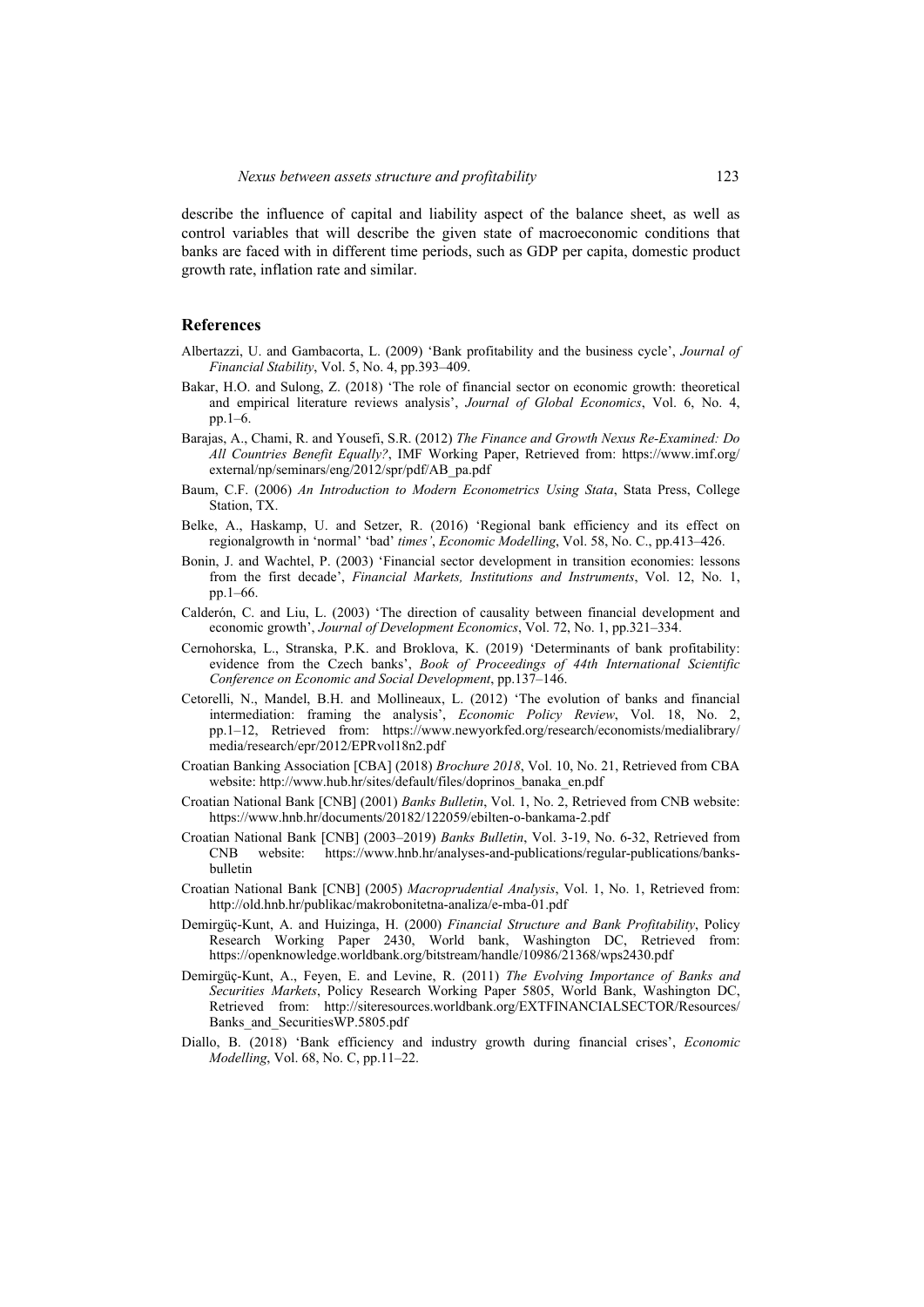- Ekpo, N.B. and Mbobo, M.E. (2016) 'Asset structure and profitability of microfinance banks: evidence from Akwa Ibom state, Nigeria', *International Journal of Finance and Management in Practice*, Vol. 4, No. 3, pp.47–58.
- European Banking Federation [EBF] (2018) *Banking in Europe: EBF Facts and Figures 2018*, Retrieved from EBF website: https://www.ebf.eu/wp-content/uploads/2018/09/Banking-in-Europe-2018-EBF-Facts-and-Figures.pdf
- Giovannini, A., Iacopetta, M. and Minetti, R. (2013) 'Financial markets, banks, and growth: disentangling the links', *Revue De l*'*OFCE*, Vol. 131, No. 5, pp.105–147, Retrieved from: https://www.cairn.info/revue-de-l-ofce-2013-5-page-105.htm
- Goddard, J., Molyneux, P. and Wilson, J.O. (2004) 'The profitability of European banks: a cross-sectional and dynamic panel analysis', *The Manchester School*, Vol. 72, No. 3, pp.363–381, Retrieved from: http://hera.ugr.es/doi/15004909.pdf
- Gul, S., Irshad, F. and Zaman, K. (2011) 'Factors affecting bank profitability in Pakistan', *Romanian Economic Journal*, Vol. 14, No. 39, pp.61–87.
- Hsiao, C. (2003) *Analysis of Panel Data*, Cambridge University Press, Cambridge.
- Jakovčević, D. (2001) 'Bankovni potencijali, poslovna spajanja banaka i razvitak hrvatskog gospodarstva', *Ekonomski Pregled*, Vol. 52, Nos. 11–12, pp.1283–1302.
- Jemrić, I. and Vujčić, B. (2002) 'Efficiency of banks in Croatia: a DEA approach', *Comparative Economic Studies*, Vol. 44, Nos. 2–3, pp.169–193, Retrieved from: https://www.researchgate. net/profile/Boris Vuj ccaroni cacute/publication/227468775 Efficiency of Banks in Croati a\_A\_DEA\_Approachast/links/544583820cf22b3c14dde80d/Efficiency-of-Banks-in-Croatia-A-DEA-Approach-ast.pdf
- Jurman, A. (2009) 'Financial potential of Croatian banks, characteristics and growth projection', *Economic Research – Ekonomska Istraživanja*, Vol. 22, No. 1, pp.60–80, Retrieved from: https://hrcak.srce.hr/index.php?id\_clanak\_jezik=60034&show=clanak
- King, R.G. and Levine, R. (1993) 'Finance, entrepreneurship, and growth: theory and evidence', *Journal of Monetary Economics*, Vol. 32, No. 3, pp.513–542, Retrieved from: http://faculty. haas.berkeley.edu/ross\_levine/papers/1993\_jme\_entrepreneurship.pdf
- Klevmarken, N.A. (1989) 'Panel studies: what can we learn from them?', *European Economic Review*, Vol. 33, Nos. 2–3, pp.523–529.
- Lider and Bisnode (2018) *500 najboljih; 500 najvećih stvaratelja nove vrijednosti u Hrvatskoj 2017*, Posebno izdanje, Lider media d.o.o., Zagreb, Croatia.
- Masoud, N. and Hardaker, G. (2012) 'The impact of financial development on economic growth', *Studies in Economics and Finance*, Vol. 29, No. 3, pp.148–173.
- Molyneux, P. and Thornton, J. (1992) 'Determinants of European bank profitability: a note', *Journal of Banking and Finance*, Vol. 16, No. 6, pp.1173–1178, Retrieved from: https://eclass.teicrete.gr/modules/document/file.php/DA171/Assignment%20Examples/Banks %20Profitability/Molyneux\_Thornton\_1992.pdf
- Patrick, H.T. (1966) 'Financial development and economic growth in underdeveloped countries', *Economic Development and Cultural Change*, Vol. 14, No. 2, pp.174–189.
- Pavković, A. (2004) 'Instrumenti vrednovanja uspješnosti poslovnih banaka', *Zbornik Ekonomskog Fakulteta u Zagrebu*, Vol. 2, No. 1, pp.179–192.
- Pejić Bach, M., Posedel, P. and Stojanović, A. (2009) 'Determinante profitabilnosti banaka u hrvatskoj', *Zbornik Ekonomskog Fakulteta u Zagrebu*, Vol. 7, No. 1, pp.81–92.
- Pervan, M., Pelivan, I. and Arnerić, J. (2015) 'Profit persistence and determinants of bank profitability in Croatia', *Economic Research-Ekonomska Istraživanja*, Vol. 28, No. 1, pp.284–298.
- Petria, N., Capraru, B. and Ihnatov, I. (2015) 'Determinants of banks profitability: evidence from EU 27 banking system', *Procedia Economics and Finance*, Vol. 20, pp.518–524, Retrieved from: https://ac.els-cdn.com/S2212567115001045/1-s2.0-S2212567115001045main.pdf?\_ tid=de935937-7883-4e31-b9aa82ada84128fb & acdnat=155134538845f8fc0314fd69bd47d7 9d5f 2d330a24